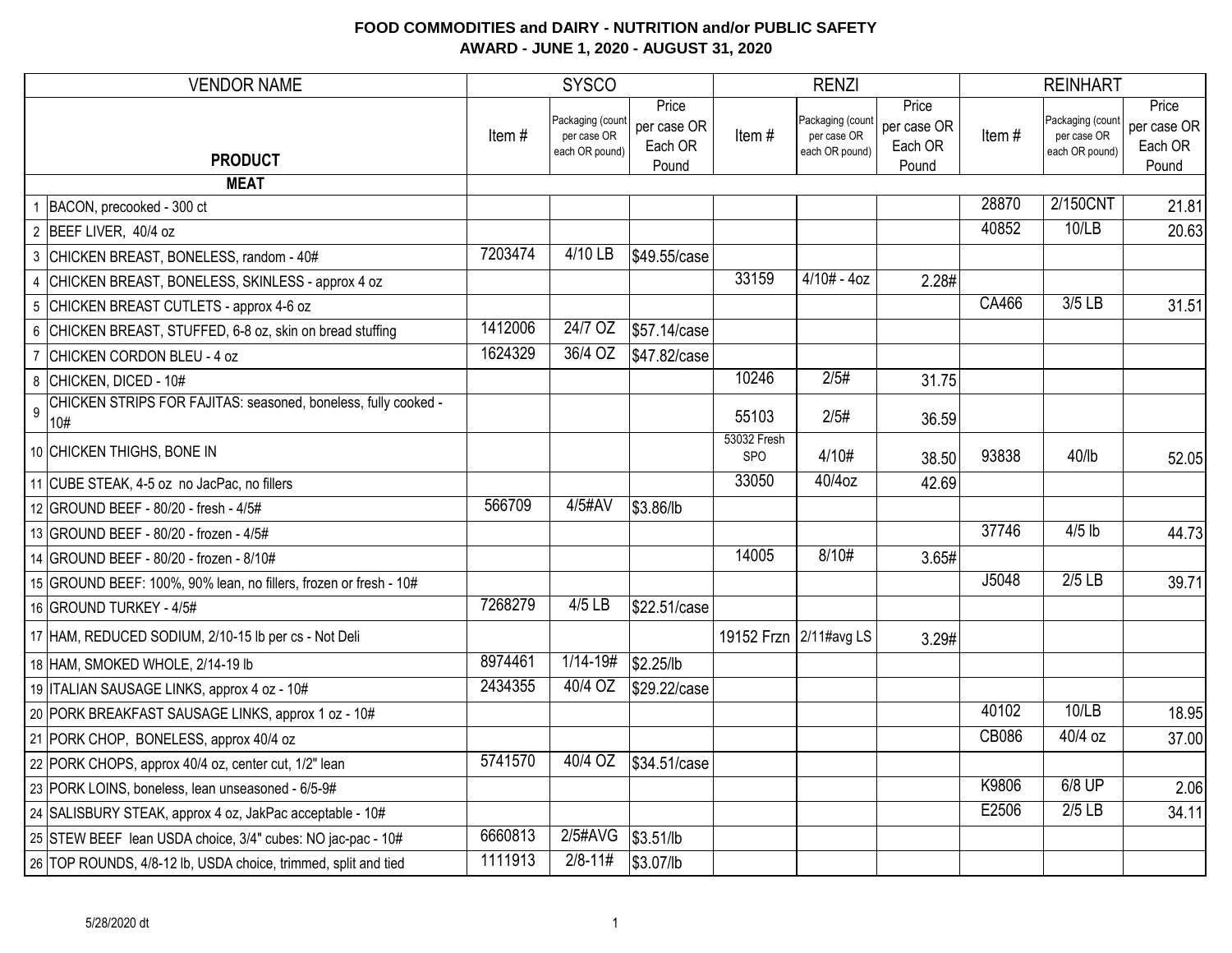| <b>VENDOR NAME</b>                                                                                             |         | <b>SYSCO</b> |                        |           | <b>RENZI</b>         |       |              | <b>REINHART</b> |       |
|----------------------------------------------------------------------------------------------------------------|---------|--------------|------------------------|-----------|----------------------|-------|--------------|-----------------|-------|
| 27 TURKEY BREAST, 2/8-10lb, premium grade, not deli, cooked, skinless                                          |         |              |                        | 54036     | $2/10\#avg$          | 2.87# |              |                 |       |
| <b>FROZEN FOOD</b>                                                                                             |         |              |                        |           |                      |       |              |                 |       |
| BABY BACK RIBS - 16/2.25#                                                                                      |         |              |                        | 17111     | 16/2.5#avg           | 3.06# |              |                 |       |
| BEEF PATTIES: 80% lean, 100% beef, 3 patties/pound, round, paper in<br>$\overline{2}$<br>between patties - 10# |         |              |                        | 11152     | 30/5.3oz             | 2.84# |              |                 |       |
| 3 BREAKFAST SAUSAGE PATTIES - approx 1 oz                                                                      |         |              |                        | 10498     | 160/1oz              | 2.41# |              |                 |       |
| 4 BREAKFAST SAUSAGE PATTIES, VEGETARIAN - 112/cs                                                               |         |              |                        | 23048 SPO | 112/1.34oz           | 48.12 | 79460        | 112/CNT         | 49.69 |
| 5 BREADED CHICKEN PATTY, approx 3 oz, oven ready, white meat                                                   |         |              |                        | 53210     | 10.35#cs             | 20.95 |              |                 |       |
| 6 BREADED FISH COOKED                                                                                          |         |              |                        |           |                      |       | J3762        | 10/LB           | 31.58 |
| BREADED FISH : uncooked, ready to bake, NOT DEEP FRY,<br>comparable to Pier 17                                 | 1072982 | $4/2.5$ LB   | \$39.6/case            | 40161 SPO | 46/3.6oz             | 26.86 |              |                 |       |
| 8 BREADED FISH FILLETS - approx 4 oz                                                                           | 5014661 | 1/10 LB      | \$29.66/case           |           |                      |       |              |                 |       |
| 9 CHICKEN BREAST, BONELESS, SKINLESS                                                                           | 7203474 | $4/10$ LB    | \$49.55/case           |           |                      |       |              |                 |       |
| CHICKEN BREASTS, approx 6.5 oz, bone in and skin on, no backs, no<br>10<br>ribs, IQF                           |         |              |                        |           | NO BID               |       |              |                 |       |
| 11 CHICKEN FILLETS, BREADED - approx 4 oz                                                                      |         |              |                        |           |                      |       | V6496        | $2/5$ LB        | 24.89 |
| 12 CHICKEN LEGS - approx 6 oz, IQF                                                                             | 7917707 |              | 60/8.7 OZ \$45.35/case |           |                      |       |              |                 |       |
| 13 CHICKEN MEAT, DICED: cooked, white & dark meat, IQF                                                         |         |              |                        | 10246     | 2/5#                 | 31.65 |              |                 |       |
| 14 CHICKEN NUGGET                                                                                              |         |              |                        | 55054     | 225/.71oz            | 19.55 |              |                 |       |
| 15 CHICKEN PATTY                                                                                               |         |              |                        |           |                      |       | <b>BN348</b> | $2/5$ LB        | 20.00 |
| 16 CUBED PORK                                                                                                  |         |              |                        | 17079     | 2/5#                 | 24.65 |              |                 |       |
| 17 DANISH - assorted                                                                                           |         |              |                        | 51236     | 50/1.25oz            | 21.99 |              |                 |       |
| 18 DICED TURKEY                                                                                                |         |              |                        | 10161     | 2/5#                 | 25.70 |              |                 |       |
| 19 DINNER ROLLS - 1 oz - proof & bake                                                                          |         |              |                        |           |                      |       | R6574        | 288/1.25        | 36.68 |
| 20 DONUT - assorted                                                                                            |         |              |                        | 51119     | 126/1.3oz            | 23.81 |              |                 |       |
| 21 FISH NUGGETS - approx 1 oz                                                                                  |         |              |                        | 40157     | 4/5#                 | 58.15 |              |                 |       |
| 22 FRENCH FRIES                                                                                                |         |              |                        | 34115     | 6/5#                 | 18.17 |              |                 |       |
| 23 FRENCH TOAST - SLICES, Not Sticks                                                                           | 1783927 |              | 144/1.5 OZ \$40.9/case |           |                      |       |              |                 |       |
| 24 GARLIC BREAD - PRE-SLICED, Individual - 125/bx                                                              |         |              |                        | 51647     | 125/1.2oz            | 22.89 |              |                 |       |
| 25 HASHBROWN - approx 2.25 oz                                                                                  |         |              |                        | 34210     | 240/2.25oz           | 43.48 |              |                 |       |
| 26 HOT DOGS - All Beef                                                                                         |         |              |                        | 23080     | 80/2oz<br>$(10\#cs)$ | 26.60 |              |                 |       |
| 27 HOT DOGS (approx 80 cs)                                                                                     |         |              |                        |           |                      |       | G1848        | $2/5$ lb        | 23.05 |
| 28 HOT DOGS - LOW SODIUM                                                                                       |         |              |                        |           |                      |       | 98856        | $2/5$ lb        | 32.21 |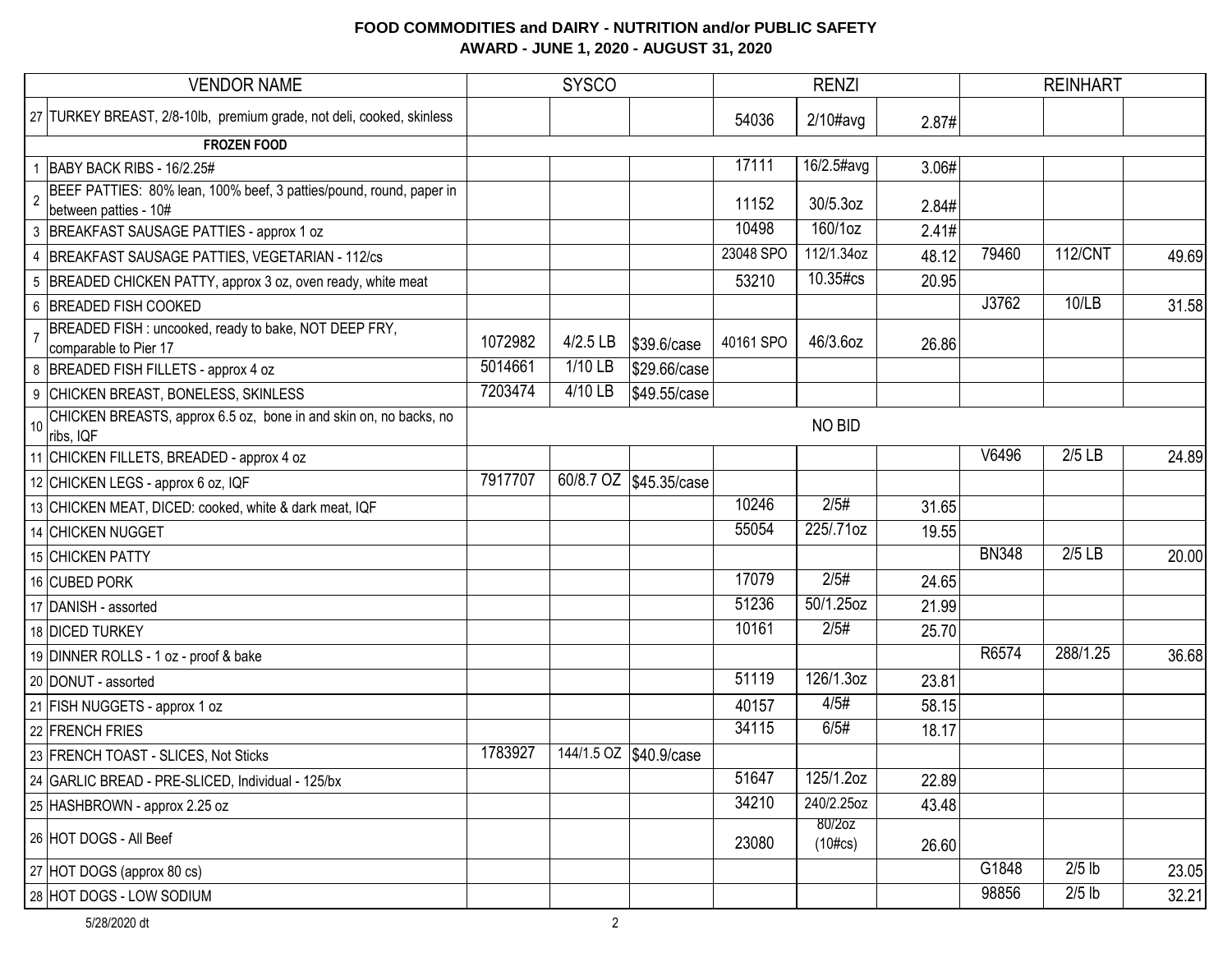| <b>VENDOR NAME</b>                            |         | <b>SYSCO</b> |                        |       | <b>RENZI</b>                 |       |       | <b>REINHART</b> |       |
|-----------------------------------------------|---------|--------------|------------------------|-------|------------------------------|-------|-------|-----------------|-------|
| 29 HOT DOGS - TURKEY                          |         |              |                        | 23099 | 160/2 oz                     | 26.89 |       |                 |       |
| 30   ITALIAN SAUSAGE CUBES: cooked            |         |              |                        | 10489 | 4/5#                         | 49.40 |       |                 |       |
| 31 MANICOTTI - approx 3 oz                    |         |              |                        | 35243 | 60/2.75oz                    | 30.45 |       |                 |       |
| 32 MEATBALLS                                  |         |              |                        | 11234 | 10#                          | 21.50 |       |                 |       |
| 33 MEATLOAF SLICES                            |         |              |                        | 33167 | 75/3.2oz 15#<br>case         | 51.91 |       |                 |       |
| 34 OMELETS - approx 1 oz                      | 9546797 |              | 200/1 OZ \$34.35/case  |       |                              |       |       |                 |       |
| 35 OMELETS - approx 3 oz                      |         |              |                        |       |                              |       | B7934 | 84/3 OZ         | 42.40 |
| 36 PANCAKES                                   |         |              |                        | 46034 | 144/1.2oz                    | 22.65 |       |                 |       |
| 37 PANCAKES - BUTTERMILK - approx 1.2 oz      |         |              |                        | 46001 | 144/1.3oz                    | 19.00 |       |                 |       |
| 38 PEPPERONI: sliced                          |         |              |                        | 32067 | 10#                          | 31.60 |       |                 |       |
| 39 PIE SHELLS - 10" - Unbaked                 |         |              |                        | 48006 | 20ct                         | 22.26 |       |                 |       |
| 40 PIZZA, CHEESE, 5" ROUND - approx 5 oz      |         |              |                        |       |                              |       | A6786 | 60/CNT          | 41.84 |
| 41 PIZZA CRUST, sheet pan - approx 24 oz      |         |              |                        | 38713 | 12/24oz                      | 19.90 |       |                 |       |
| 42 PIZZA CRUST, sheet pan - approx 44 oz      |         |              |                        | 37807 | 10/43oz                      | 23.86 |       |                 |       |
| 43 PIZZA TOPPING, SAUSAGE                     |         |              |                        | 10489 | 4/5#                         | 49.30 |       |                 |       |
| 44 POLLOCK POTATO CRUNCH NUGGET - approx 1 oz |         |              |                        | 40157 | 4/5#                         | 58.15 |       |                 |       |
| 45 POPCORN CHICKEN, Plain                     |         |              |                        | 55121 | 2/5#                         | 26.90 |       |                 |       |
| 46 PORK BBQ RIBETTES, cooked, approx 3-4 oz   |         |              |                        | 33024 | 75/3.2oz                     | 54.30 |       |                 |       |
| 47 POTATOES, CUBED (to pan fry)               | 3644036 | 6/5 LB       | \$41.62/case           |       |                              |       |       |                 |       |
| 48 PULLED TURKEY                              |         |              |                        | 52031 | 2/5#                         | 39.45 |       |                 |       |
| 49 RAVIOLI                                    |         |              |                        | 86212 | 4/3#                         | 25.05 |       |                 |       |
| 50 STEAK UM                                   |         |              |                        | 33168 | 56/3oz                       | 36.96 |       |                 |       |
| 51 SWEET POTATO FRIES                         |         |              |                        | 34120 | 6/2.5#                       | 29.30 |       |                 |       |
| 52 STUFFED SHELLS - approx 2 oz               |         |              |                        | 35249 | 2/7.5#                       | 40.44 |       |                 |       |
| 53 TATOR TOT - approx 1 oz                    |         |              |                        | 34008 | 8/5#                         | 28.57 |       |                 |       |
| 54 TURKEY, WHOLE - raw, frozen                |         |              |                        |       |                              |       | G1982 | 2/30 UP         | 1.18  |
| 55 TURKEY BREAST - raw, frozen                |         |              |                        | 52036 | $2/11$ #avg                  | 2.79# |       |                 |       |
| 56 UNBREADED FISH FILLETS - approx 4 oz       | 8085698 | 4/10 LB      | \$118.71/cas 10662 SPO |       | 2/4oz 10#<br>UPC#<br>1002976 | 28.70 |       |                 |       |
| 57 UNBREADED VEAL PATTY - approx 4 oz         |         |              |                        |       |                              |       | 99418 | 10/LB           | 36.22 |
| 58 VEGGIE BURGER, regular                     |         |              |                        |       |                              |       | 30064 | 48/3.4OZ        | 52.42 |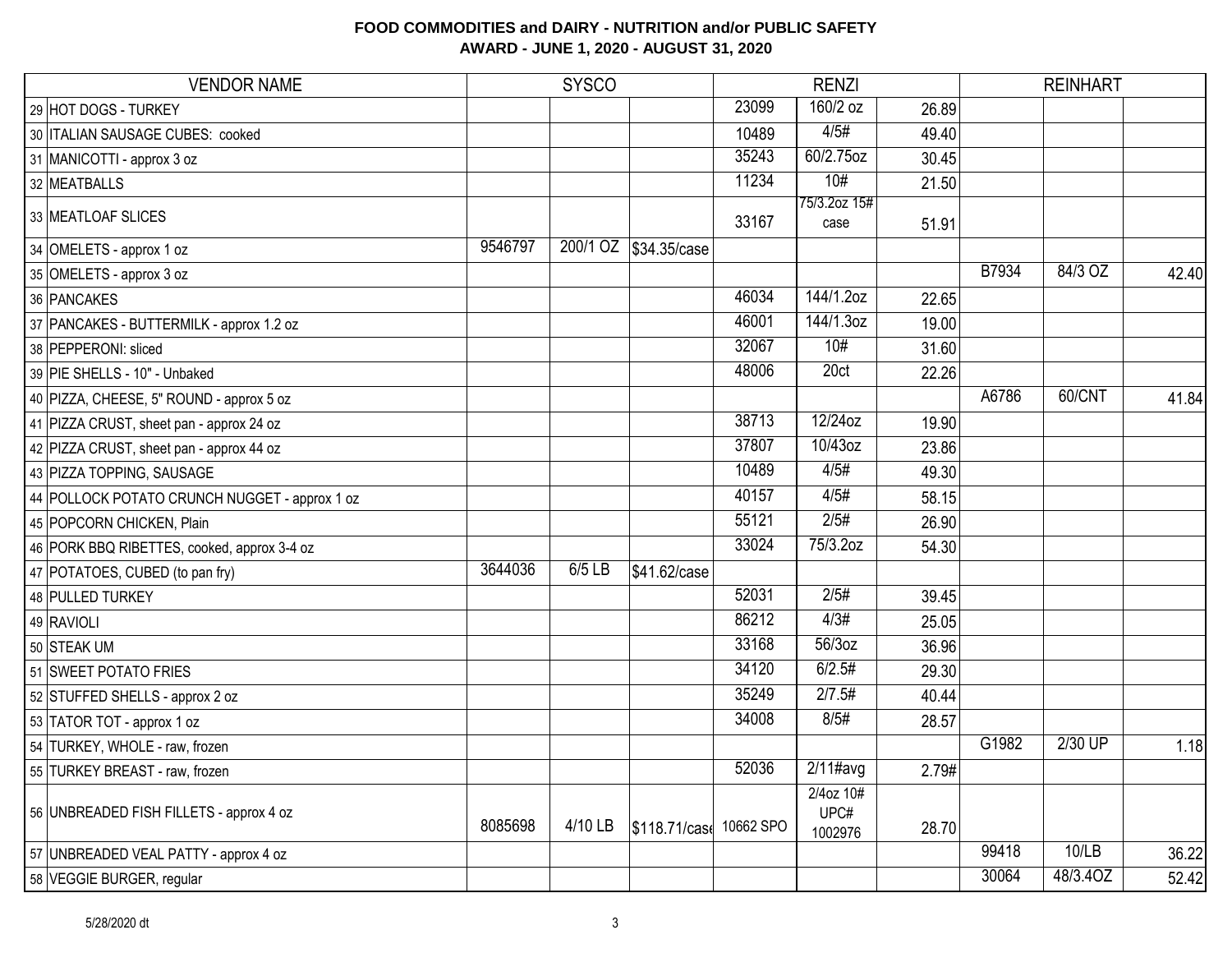| <b>VENDOR NAME</b>                   |         | <b>SYSCO</b> |                         |           | <b>RENZI</b>        |       |       | <b>REINHART</b> |       |
|--------------------------------------|---------|--------------|-------------------------|-----------|---------------------|-------|-------|-----------------|-------|
| 59 VEGGIE BURGER, southwestern       | 9349960 |              | 48/3.4 OZ \$51.44/case  | 11075 SPO | 48/3.4oz            | 51.32 |       |                 |       |
| 60 WAFFLES                           |         |              |                         | 46009     | 144/1.23oz          | 17.50 |       |                 |       |
| 61 WRAPS - 12"                       |         |              |                         | 60048     | 6/12ct              | 17.40 |       |                 |       |
| <b>FISH</b>                          |         |              |                         |           |                     |       |       |                 |       |
| 1 TUNA FISH - 12 oz                  | 7045083 |              | 24/12 OZ   \$69.47/case | 43232 SPO | 24/12oz in<br>water | 64.20 |       |                 |       |
| 2 TUNA FISH - 66.5 oz                | 7519285 | 6/66.5OZ     | \$44.43/case            |           |                     |       |       |                 |       |
| <b>EGGS</b>                          |         |              |                         |           |                     |       |       |                 |       |
| 1   EGG PATTIES - 1 oz - frozen      |         |              |                         | 27062     | 144/1oz             | 19.78 |       |                 |       |
| 2 EGG PATTIES - 1.5 oz - frozen      |         |              |                         | 27049     | $120/1.5$ oz        | 25.36 |       |                 |       |
| 3 EGG PATTIES - 1.75 oz - frozen     |         |              |                         | 27092     | 144/1.75oz          | 34.50 |       |                 |       |
| 4 EGG PATTIES - 2 oz - frozen        |         |              |                         | 27093     | 100/2oz             | 26.60 |       |                 |       |
| 5 FRESH EGGS - 15/doz - Large        |         |              |                         |           |                     |       | L3602 | 15/DZ           | 14.53 |
| 6 FRESH EGGS - 30/doz - Large        |         |              |                         | 28028     | Medium<br>30doz     | 32.75 |       |                 |       |
| 7   PASTEURIZED EGGS - 15/2# - Large |         |              |                         | 27048     | 15/2#               | 44.20 |       |                 |       |
| 8 PEELED HARD COOKED - 25#           |         |              |                         | 28108     | 25#                 | 47.85 |       |                 |       |
| <b>PASTA &amp; GRAINS</b>            |         |              |                         |           |                     |       |       |                 |       |
| 1 BARLEY                             |         |              |                         | 78309 SPO | 24/1#               | 20.62 | L6434 | 24/1 LB         | 21.07 |
| 2 CASSEROLE EIbOW NOODLES            |         |              |                         | 76884     | 2/10#               | 19.90 |       |                 |       |
| 3 EGG NOODLES                        |         |              |                         | 84082     | 1/10#               | 11.99 |       |                 |       |
| 4 ELBOW MACARONI                     |         |              |                         | 84073     | 20#                 | 15.54 |       |                 |       |
| 5  LASAGNA NOODLES                   |         |              |                         | 76879     | 12/1#               | 15.20 |       |                 |       |
| 6 RICE - par boil - $25#$            |         |              |                         | 66014     | 25#                 | 13.90 |       |                 |       |
| $\mid$ 7 RICE - par boil - 50#       | 4323366 | 1/50 LB      | \$28.36/case            |           |                     |       |       |                 |       |
| 8   ROTINI - tricolor                |         |              |                         |           |                     |       | 28036 | 2/10 LB         | 23.03 |
| 9 ROTINI - plain                     |         |              |                         | 84083     | 20#                 | 17.45 |       |                 |       |
| 10 SHELLS - Medium Size              |         |              |                         | 76913     | 20#                 | 19.78 |       |                 |       |
| 11 SPAGHETTI                         |         |              |                         | 84072     | 20#                 | 17.55 |       |                 |       |
| $12$ ZITI                            |         |              |                         | 84074     | 2/10#               | 17.55 |       |                 |       |
| <b>BAKING PRODUCTS</b>               |         |              |                         |           |                     |       |       |                 |       |
| 1 BAKING COCOA                       |         |              |                         | 92337     | 6/5#                | 83.50 | J7957 | $1/5$ lb        | 13.95 |
| 2 BAKING POWDER                      |         |              |                         | 68064     | 6/5#                | 39.99 |       |                 |       |
| 3 BAKING SODA                        |         |              |                         | 68058     | 24/1#               | 15.35 |       |                 |       |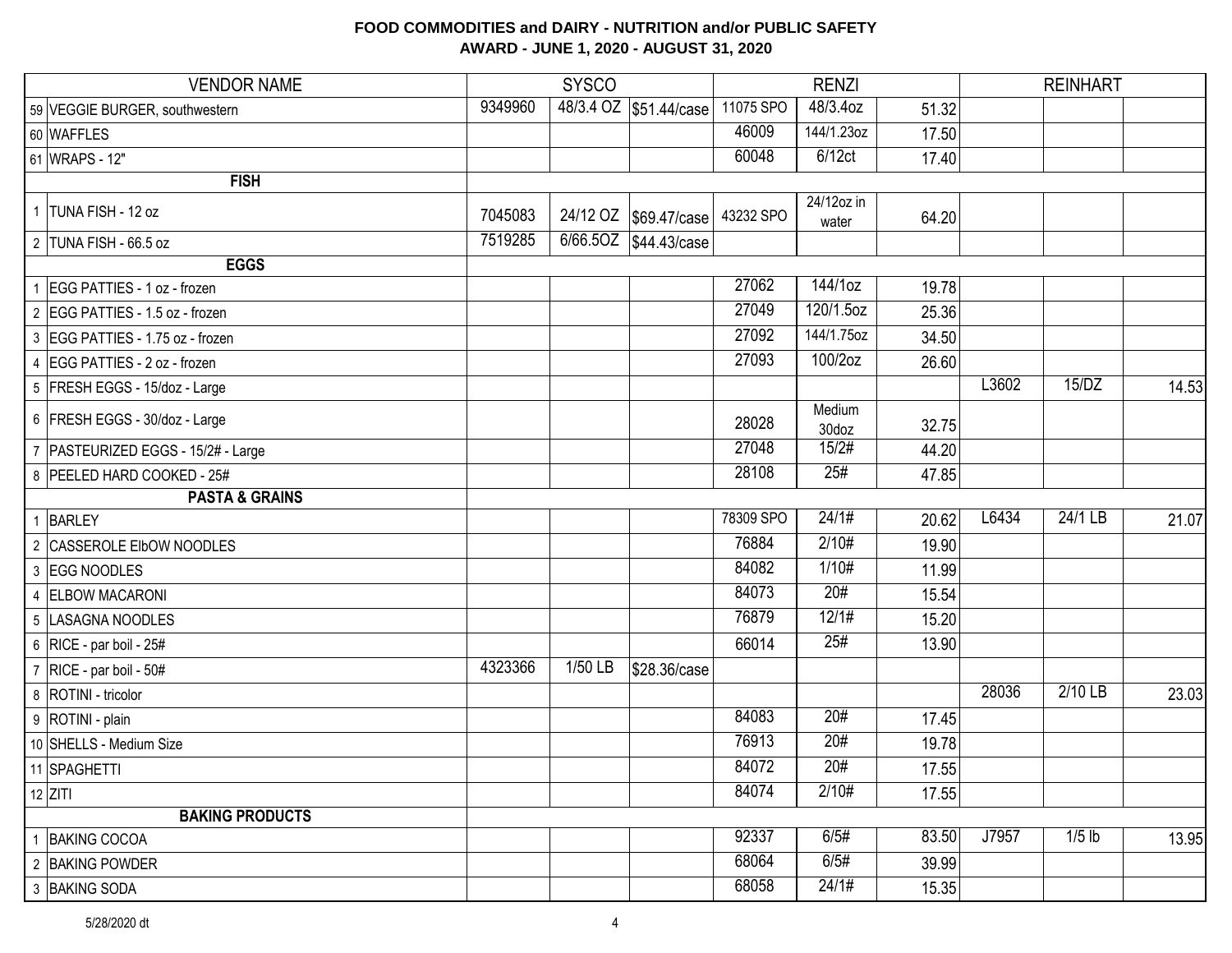| <b>VENDOR NAME</b>                         |         | <b>SYSCO</b> |              |           | <b>RENZI</b>     |       |       |          |       |
|--------------------------------------------|---------|--------------|--------------|-----------|------------------|-------|-------|----------|-------|
| 4 CANOLA OIL                               |         |              |              | 30088     | $6/1$ gal        | 29.20 |       |          |       |
| 5 COCONUT: unsweetened                     | 4510921 | $5/2$ LB     | \$25.09/case |           |                  |       |       |          |       |
| 6 CORN STARCH                              |         |              |              | 91369     | 24/1#            | 17.15 |       |          |       |
| $7$ CRAISINS - 5#                          |         |              |              |           |                  |       | 82696 | 5/LB     | 16.69 |
| 8 CRAISINS - 10#                           | 6889125 | 1/10 LB      | \$25.09/case |           |                  |       |       |          |       |
| 9 FLOUR - 25#                              |         |              |              | 10820     | 2/25#            | 15.55 |       |          |       |
| 10 FLOUR - 50#                             |         |              |              | 10864     | 50#              | 16.15 |       |          |       |
| 11 PEANUT BUTTER CHIPS - 25#               |         |              |              | 75071 SPO | 25#              | 81.29 |       |          |       |
| 12 SEMI-SWEET CHOCOLATE CHIPS - 25#        |         |              |              | 92210     | 25#              | 47.00 |       |          |       |
| 13 SHORTENING                              |         |              |              | 10954     | 50#              | 33.10 |       |          |       |
| 14 SUGAR, BROWN - 2#                       |         |              |              | 11183     | 12/2#            | 25.90 |       |          |       |
| 15 SUGAR, BROWN - 50#                      |         |              |              | 67009     | 50#              | 35.15 |       |          |       |
| 16 SUGAR, CONFECTIONERY - 2#               |         |              |              | 92205     | 12/2#            | 25.19 |       |          |       |
| 17 SUGAR, CONFECTIONERY - 50#              |         |              |              | 67007     | 50#              | 34.95 |       |          |       |
| 18 SUGAR, GRANULATED - 5#                  |         |              |              | 68393     | 10/4#            | 29.88 |       |          |       |
| 19 SUGAR, GRANULATED - 50#                 |         |              |              | 68395     | 50#              | 31.50 |       |          |       |
| 20 VANILLA EXTRACT - Gal                   |         |              |              | 96205     | $4/1$ gal        | 31.91 |       |          |       |
| 21 VEGETABLE OIL - Gal                     |         |              |              | 30088     | $6/1$ gal        | 28.99 |       |          |       |
| 22 WALNUTS                                 |         |              |              | 92353     | 5#<br>halves/pcs | 39.33 |       |          |       |
| <b>INDIVIDUAL / BULK CEREALS</b>           |         |              |              |           |                  |       |       |          |       |
| BRAN FLAKES - Individual - 1 oz            |         |              |              | 75488 SPO | 96/1oz           | 25.65 |       |          |       |
| 2 BRAN FLAKES - Bulk - 35 oz               | 6709414 | 4/35 OZ      | \$14.46/case | 92331 SPO | 4/35oz           | 14.30 |       |          |       |
| 3 CHEERIOS - Individual - 1 oz             | 2177584 | 96/1 OZ      | \$20.63/case |           |                  |       |       |          |       |
| 4 CHEERIOS - Bulk - 29 oz - 35 oz          |         |              |              | 76254     | $4/35$ oz        | 15.00 |       |          |       |
| 5 CINNAMON TOASTIES - Individual - 1 oz    | 4119723 | 96/1 OZ      | \$20.63/case |           |                  |       |       |          |       |
| 6 CINNAMON TOASTIES - Bulk - 32 oz - 35 oz | 4396446 | 4/45 OZ      | \$48.97/case | 92334 SPO | 4/35oz           | 21.90 |       |          |       |
| 7 CORN FLAKES - Individual - 1 oz          |         |              |              | 76496 SPO | 96/1oz           | 21.94 | 12316 | 96/.75OZ | 26.65 |
| 8 CORN FLAKES - Bulk - 32 oz - 35 oz       |         |              |              | 76255     | $4/35$ oz        | 13.70 |       |          |       |
| 9 CREAM OF WHEAT - Bulk - 28 oz - 35 oz    |         |              |              | 85520     | 12/28oz          | 27.90 |       |          |       |
| 10   CREAM OF WHEAT - Individual - 1 oz    |         |              |              |           | NO BID           |       |       |          |       |
| 11 FROSTED FLAKES - Individual - 1 oz      |         |              |              | 10522     | 96/1oz           | 25.50 |       |          |       |
| 12 FROSTED FLAKES - Bulk - 35 oz - 45 oz   | 6781587 | $4/35$ OZ    | \$18.65/case | 92321 SPO | $4/32$ oz        | 13.99 |       |          |       |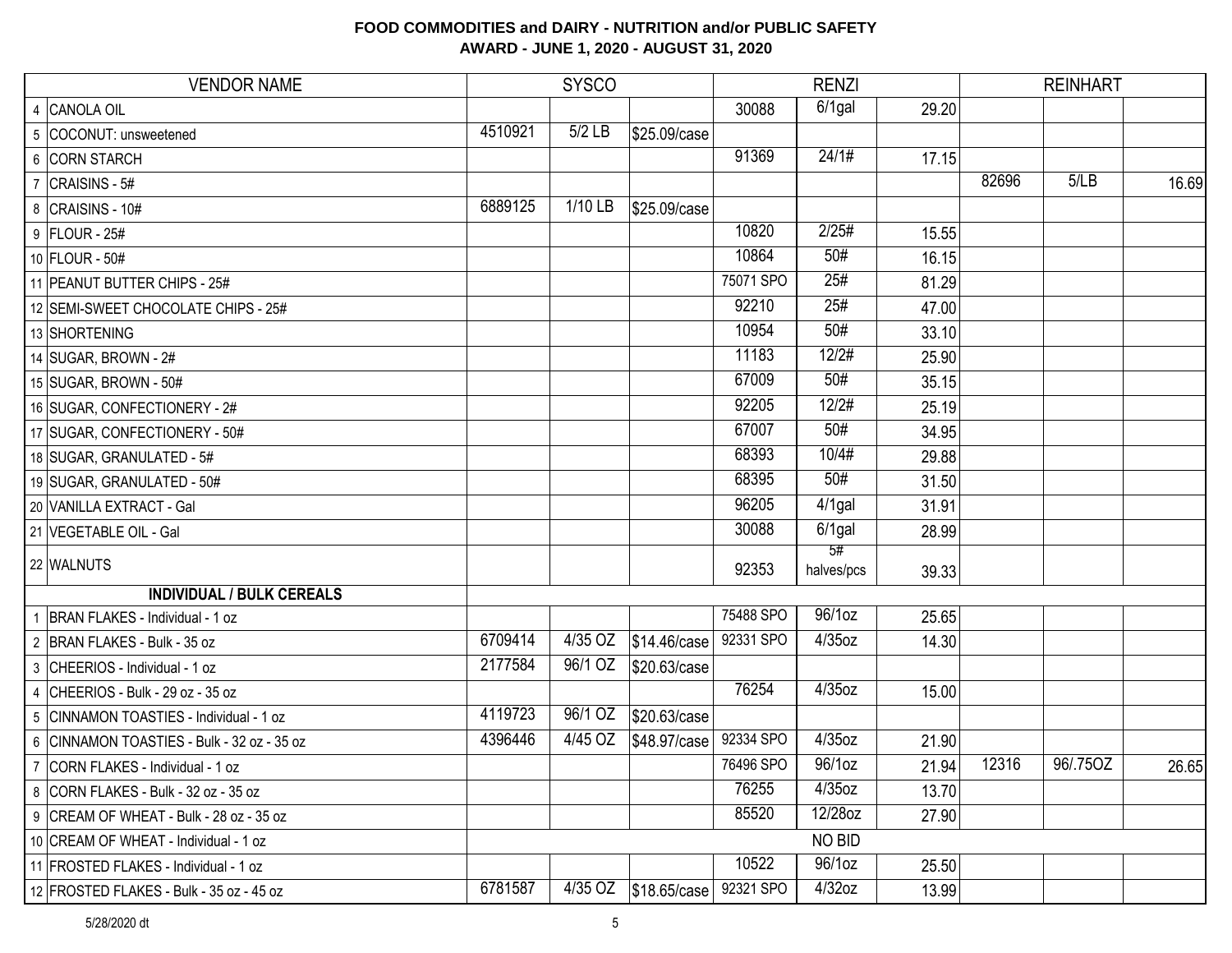| <b>VENDOR NAME</b>                                                                |         | <b>SYSCO</b> |                        |           | <b>RENZI</b> |       |       | <b>REINHART</b> |       |
|-----------------------------------------------------------------------------------|---------|--------------|------------------------|-----------|--------------|-------|-------|-----------------|-------|
| 13 OATMEAL - Individual - 1 oz                                                    |         |              |                        | 76593     | 48/1oz       | 9.99  |       |                 |       |
| 14 QUICK OATS - 35 oz - 45 oz                                                     |         |              |                        | 85522     | 12/42oz      | 28.05 |       |                 |       |
| 15 RAISIN BRAN - Individual - 1 oz                                                |         |              |                        | 10519 SPO | 96/1oz       | 21.50 | 12330 | 96/CNT          | 26.65 |
| 16 RAISIN BRAN - Bulk - 35 oz                                                     |         |              |                        | 76243     | 4/35oz       | 16.65 |       |                 |       |
| 17 SPECIAL K - Individual - 1 oz                                                  |         |              |                        | 84026     | 96/1oz       | 33.00 |       |                 |       |
| 18 RICE CRISPIES - Individual - 1 oz                                              |         |              |                        | 10634     | 96/1oz       | 23.15 |       |                 |       |
| 19 RICE CRISPIES - Bulk - 32 oz - 35 oz                                           |         |              |                        | 76256     | 4/35oz       | 15.48 |       |                 |       |
| 20 SHREDDED WHEAT - Individual - 1 oz - 1.2 oz                                    | 6199269 |              | 70/1.2 OZ \$39.33/case | 10518 SPO | 96/1oz       | 25.70 |       |                 |       |
| 21 SHREDDED WHEAT - Bulk - 32 oz - 35 oz                                          | 5029087 | 4/56 OZ      | \$52.8/case            | 76253 SPO | 4/35oz       | 25.30 |       |                 |       |
| 22 TOOTIE FRUTIES - Individual - 1 oz                                             |         |              |                        | 10520     | 96/10z       | 24.80 |       |                 |       |
| 23 TOOTIE FRUTIES - Bulk - 35 oz                                                  | 6768436 | 4/35 OZ.     | \$19.44/case           | 92336 SPO | 4/35oz       | 16.90 |       |                 |       |
| <b>DESSERT MIXES</b>                                                              |         |              |                        |           |              |       |       |                 |       |
| 1 ANGEL FOOD CAKE - 12/1#                                                         |         |              |                        | 17918     | 12/16oz      | 42.50 |       |                 |       |
| 2 APPLE PIE FILLING - #10                                                         |         |              |                        | 73066     | 6/#10        | 43.50 |       |                 |       |
| 3 BROWNIE MIX - 6/5#                                                              |         |              |                        | 28038     | 6/5#         | 26.75 |       |                 |       |
| 4 BROWNIE MIX, Sugar Free                                                         |         |              |                        |           | NO BID       |       |       |                 |       |
| 5 CAKE MIX, CARROT                                                                |         |              |                        | 28139     | 6/5#         | 36.50 |       |                 |       |
| 6 CAKE MIX, CARROT, Sugar Free                                                    |         |              |                        |           | NO BID       |       |       |                 |       |
| 7 CAKE MIX, CHOCOLATE                                                             |         |              |                        | 27955     | 6/5#         | 27.90 |       |                 |       |
| 8 CAKE MIX, CHOCOLATE, Sugar Free                                                 |         |              |                        |           | NO BID       |       |       |                 |       |
| 9 CAKE MIX, SPICE                                                                 | 6048904 | 6/5LB        | \$64.65/case           | 28250 SPO | 6/5#         | 51.25 |       |                 |       |
| 10 CAKE MIX, YELLOW                                                               |         |              |                        | 27973 SPO | 6/5#         | 23.75 | G5228 | $6/5$ LB        | 25.34 |
| 11 CAKE MIX, WHITE                                                                |         |              |                        | 28221 SPO | 6/5#         | 23.75 | G5234 | 6/5 LB          | 25.34 |
| 12 CAKE MIX, WHITE, Sugar Free                                                    |         |              |                        |           | NO BID       |       |       |                 |       |
| 13 CHEESECAKE                                                                     |         |              |                        | 28216     | 6/4#         | 62.00 |       |                 |       |
| 14 GINGERBREAD MIX                                                                |         |              |                        | 28114     | 6/5#         | 38.40 |       |                 |       |
| ICING, READY TO SPREAD: MUST BE SHELF STABLE: Chocolate - 12<br>$15\frac{R}{\mu}$ |         |              |                        | 45314     | 12#          | 24.15 |       |                 |       |
| 16   ICING, READY TO SPREAD: MUST BE SHELF STABLE: Vanilla - 12 #                 |         |              |                        | 45315     | 12#          | 22.30 |       |                 |       |
| 17   ICING, CHOCOLATE, Sugar Free                                                 |         |              |                        |           | NO BID       |       |       |                 |       |
| 18   ICING, WHITE, Sugar Free                                                     |         |              |                        |           | NO BID       |       |       |                 |       |
| 19 MUFFIN MIX, BANANA NUT                                                         |         |              |                        | 28014 SPO | 6/5#         | 54.99 | L3456 | $2/8$ lb        | 37.63 |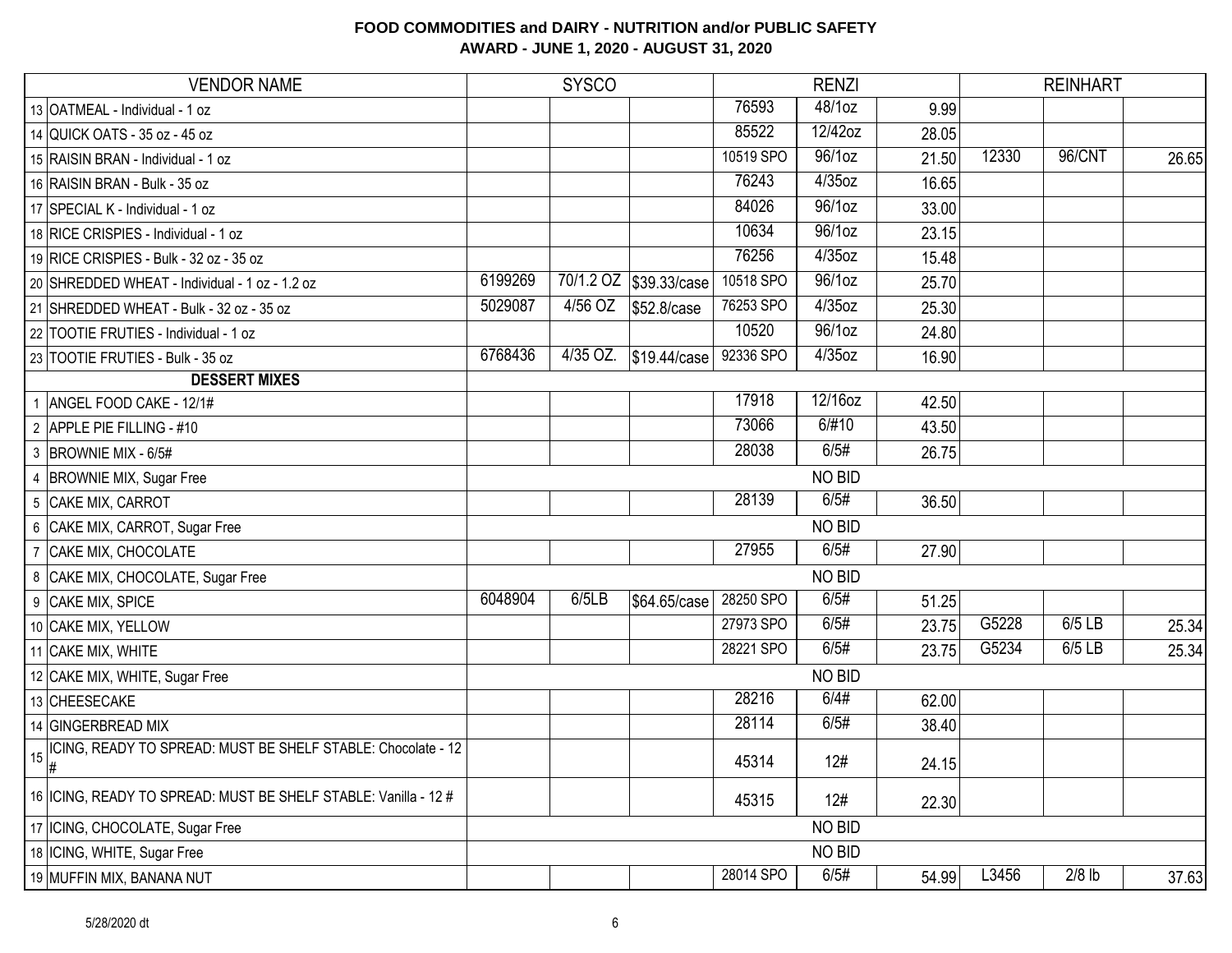| <b>VENDOR NAME</b>                                   |         | <b>SYSCO</b>     | <b>RENZI</b>          |           |             |       |       | <b>REINHART</b> |        |
|------------------------------------------------------|---------|------------------|-----------------------|-----------|-------------|-------|-------|-----------------|--------|
| 20 MUFFIN MIX, BASIC                                 |         |                  |                       |           |             |       | J7662 | $6/5$ LB        | 22.77  |
| 21 MUFFIN MIX, BLUEBERRY                             | 4664504 | 6/78 OZ          | \$75.26/case          | 28424 SPO | 6/5#        | 25.95 |       |                 |        |
| 22 MUFFIN MIX, BRAN                                  | 4044020 | 6/5 LB           | \$56/case             | 76608 SPO | 6/5#        | 54.00 |       |                 |        |
| 23 MUFFIN MIX, CORN                                  |         |                  |                       | 28217     | 6/5#        | 29.10 |       |                 |        |
| 24 MUFFIN MIX, HONEY BRAN                            | 4044020 | 6/5 LB           | \$56/case             | 28225 SPO | 6/5#        | 41.95 |       |                 |        |
| <b>COOKING PRODUCTS</b>                              |         |                  |                       |           |             |       |       |                 |        |
| 1 BEEF BASE                                          |         |                  |                       | 57719     | 12/1#       | 55.50 | 22976 | 6/1 LB          | 35.88  |
| 2 BEEF BASE, LOW SODIUM                              |         |                  |                       | 57716     | 12/1#       | 65.60 | J1248 | 6/1 LB          | 45.60  |
| 3 BEEF BROTH, LOW SODIUM                             |         |                  |                       |           | NO BID      |       |       |                 |        |
| 4 BISQUICK MIX                                       |         |                  |                       | 28237     | 6/5#        | 25.40 |       |                 |        |
| 5 BREAD CRUMBS, ITALIAN                              |         |                  |                       | 29131     | 6/5#        | 27.85 |       |                 |        |
| 6 CHICKEN BROTH                                      |         | 5568241 12/49 OZ | \$26.94/case          |           |             |       |       |                 |        |
| 7 CHICKEN BROTH, LOW SODIUM                          |         |                  |                       |           | NO AWARD    |       |       |                 |        |
| 8 CHICKEN GRAVY                                      |         |                  |                       | 58109 SPO | 12/50oz     | 35.70 | 22998 | 12/48 OZ        | 44.80  |
| 9 CHICKEN GRAVY, LOW SODIUM                          | 8877219 |                  | 8/22.6 OZ \$43.1/case |           |             |       |       |                 |        |
| 10 CHICKEN BASE - 1#                                 |         |                  |                       | 57721     | 12/1#       | 53.66 |       |                 |        |
| 11 CHICKEN BASE - 5#                                 |         |                  |                       |           |             |       | 22562 | 4/5 LB          | 117.17 |
| 12 CHICKEN BASE, LOW SODIUM                          |         |                  |                       | 57715     | 12/1#       | 58.35 |       |                 |        |
| 13 CRISPY ONIONS                                     |         |                  |                       | 73125     | 6/24oz      | 33.44 |       |                 |        |
| 14 FALAFEL                                           | 8022297 | $2/5$ LB         | \$27.1/case           |           |             |       |       |                 |        |
| 15 INSTANT BROTH & SEASONING - BEEF, LOW SODIUM      |         |                  |                       | 91235 SPO | 300/4gm     | 36.20 | N1744 | $6/1$ lb        | 51.02  |
| 16 INSTANT BROTH & SEASONING - CHICKEN, LOW SODIUM   |         |                  |                       | 91236 SPO | 300/4gm     | 36.20 | N1688 |                 | 50.25  |
| 17 MINCED GARLIC, IN LIQUID                          |         |                  |                       | 68103     | $6/35$ oz   | 34.19 |       |                 |        |
| 18 PANCAKE MIX                                       |         |                  |                       | 28085     | 6/5#        | 22.91 |       |                 |        |
| 19 PORK GRAVY MIX                                    |         |                  |                       |           |             |       | 26942 | 8/16 OZ         | 32.22  |
| 20 PORK GRAVY MIX, LOW SODIUM                        | 8877714 | 8/16 OZ          | \$37.02/case          |           |             |       |       |                 |        |
| 21 SOY SAUCE, LOW SODIUM                             |         |                  |                       | 37300 SPO | $6/0.5$ gal | 37.57 |       |                 |        |
| 22 STUFFING MIX, CHICKEN - 6/3.5#                    |         |                  |                       | 65040     | $6/55$ oz   | 59.54 |       |                 |        |
| 23 STUFFING MIX, CORNBREAD - 6/3.5#                  | 3747732 | 6/56OZ           | \$66.11/case          | 65034 SPO | 6/28oz      | 33.75 |       |                 |        |
| 24 SWEETENED CONDENSED MILK - 24/14 oz               | 9312596 | 24/14 OZ         | \$43.45/case          |           |             |       |       |                 |        |
| 25 TEMPURA BATTER                                    | 4979027 | 6/5 LB           | \$46.98/case          |           |             |       |       |                 |        |
| 26 THICK-IT INSTANT HEALTHCARE FOOD THICKENER - PC   |         |                  |                       | 76723 SPO | 100/6.5gm   | 15.00 | E2218 | 100/6.5G        | 15.29  |
| 27 THICK-IT INSTANT HEALTHCARE FOOD THICKENER - Bulk | 102194  | $1/25$ LB        | \$67.76/case          |           |             |       |       |                 |        |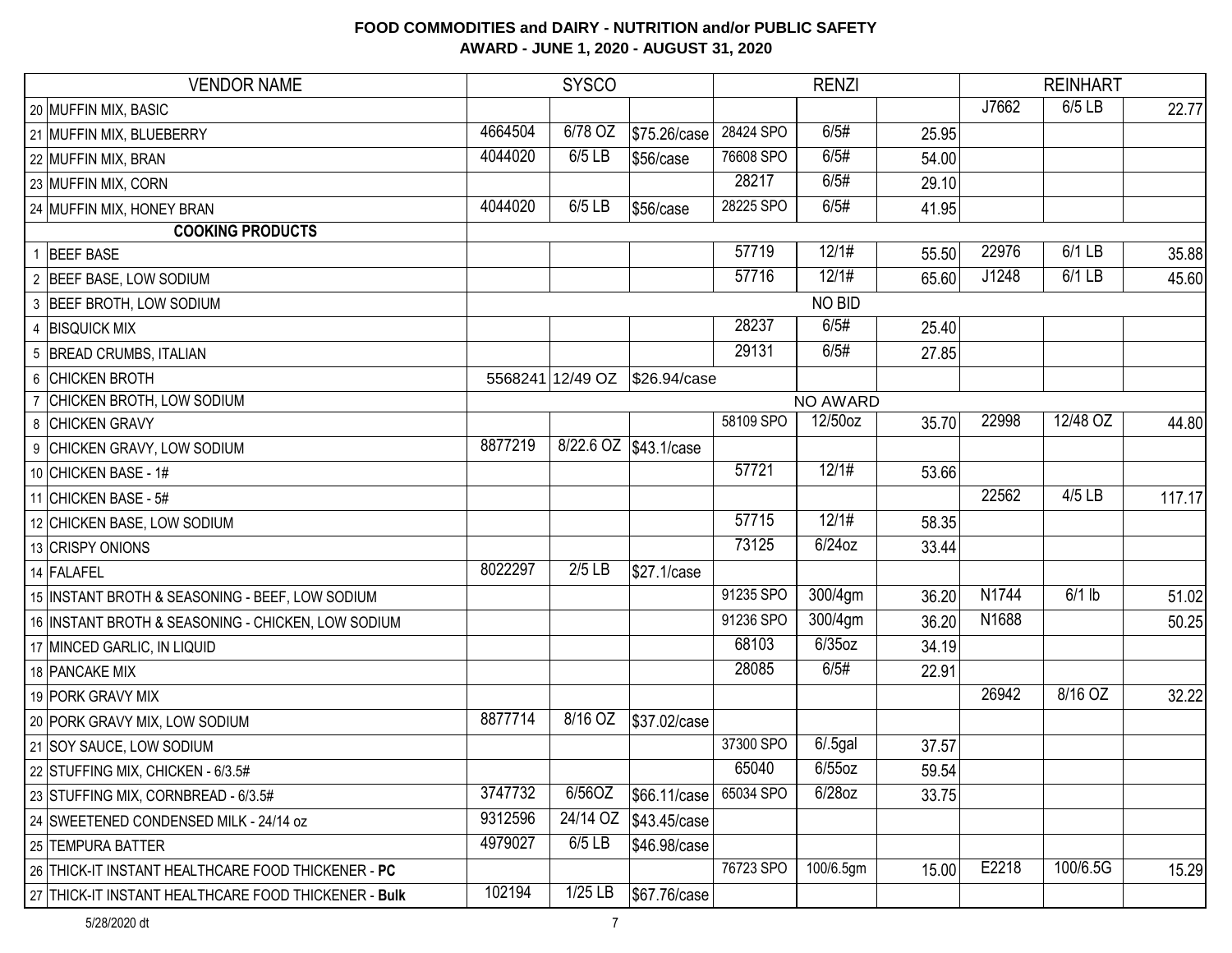| <b>VENDOR NAME</b>                            | <b>SYSCO</b> |         |                        |           | <b>RENZI</b> |       |              | <b>REINHART</b> |       |  |
|-----------------------------------------------|--------------|---------|------------------------|-----------|--------------|-------|--------------|-----------------|-------|--|
| 28 TOFU - 12/14 oz                            |              |         |                        |           |              |       | 19828        | 6/14 OZ         | 10.61 |  |
| 29 TOFU - 6/4#                                |              |         |                        | 88520     | 6/4#         | 33.45 |              |                 |       |  |
| 30 TURKEY GRAVY MIX                           |              |         |                        | 57698     | 8/16oz       | 38.60 |              |                 |       |  |
| 31 TURKEY GRAVY MIX, LOW SODIUM               |              |         |                        |           | NO AWARD     |       |              |                 |       |  |
| 32 VEGETABLE BASE                             | 5682935      | 6/1LB   | \$30.47/case           | 57696 SPO | 6/1#         | 22.75 |              |                 |       |  |
| 33 VINEGAR                                    |              |         |                        | 56100     | 4/1gal       | 6.85  |              |                 |       |  |
| 34 WORCESTERSHIRE SAUCE                       |              |         |                        | 75181     | 4/1gal       | 26.99 |              |                 |       |  |
| 35 WORCESTERSHIRE SAUCE, LOW SODIUM           |              |         |                        |           | NO BID       |       |              |                 |       |  |
| <b>SALAD DRESSINGS</b>                        |              |         |                        |           |              |       |              |                 |       |  |
| 1 SALAD DRESSING Low Fat French               |              |         |                        |           |              |       | 13652        | 4/1 GAL         | 37.71 |  |
| 2 SALAD DRESSING Low Fat Ranch                | 4086575      | 4/1GAL  | \$37.45/case           |           |              |       |              |                 |       |  |
| 3 SALAD DRESSING Low Fat Golden Italian       |              |         |                        | 56025     | 4/1gal       | 28.49 |              |                 |       |  |
| 4 SALAD DRESSING Low Fat Thousand Island      |              |         |                        |           | NO BID       |       |              |                 |       |  |
| 5 SALAD DRESSING Catalina                     |              |         |                        | 67266 SPO | 4/1gal       | 44.99 |              |                 |       |  |
| 6 SALAD DRESSING Italian                      |              |         |                        | 56176     | 4/1gal       | 32.15 |              |                 |       |  |
| <b>SALAD DRESSING Ranch</b><br>$\overline{7}$ |              |         |                        | 56171     | 4/1gal       | 33.97 |              |                 |       |  |
| 8 SALAD DRESSING Thousand Island              | 4069431      | 4/1 GAL | \$36.27/case           | 56175 SPO | 4/1gal       | 32.30 |              |                 |       |  |
| 9 SALAD DRESSING POWDER MIX, Italian          | 4847323      |         | 18/7.6 OZ \$47.46/case |           |              |       |              |                 |       |  |
| <b>SPICES</b>                                 |              |         |                        |           |              |       |              |                 |       |  |
| 1 BASIL LEAVES                                |              |         |                        | 68009     | $3/20$ oz    | 36.50 | CE586        | 26/OZ           | 24.47 |  |
| 2 BASIL, CRUSHED                              |              |         |                        |           |              |       | CE839        | 12/OZ           | 12.79 |  |
| 3 BLACK PEPPER                                |              |         |                        | 69355 SPO | 6/1#         | 54.16 | CE739        | 18/OZ           | 14.19 |  |
| 4 CELERY SALT                                 |              |         |                        | 68010 SPO | 6/36oz       | 41.04 | <b>CE741</b> | 32/OZ           | 8.08  |  |
| 5 CHILI POWDER                                |              |         |                        | 67992 SPO | 6/1#         | 38.40 | CE771        | 17/0Z           | 9.09  |  |
| 6 CHIVES, DRIED - 1 oz                        |              |         |                        | 67991 SPO | 6/1oz        | 25.50 | <b>CE777</b> | 1/OZ            | 6.14  |  |
| 7 CHIVES, DRIED - 6/#10                       |              |         |                        |           | NO BID       |       |              |                 |       |  |
| 8 CINNAMON                                    |              |         |                        | 68011     | 6/1#         | 43.20 |              |                 |       |  |
| 9 CRUSHED RED PEPPER                          |              |         |                        | 67999     | $6/12$ oz    | 34.20 |              |                 |       |  |
| 10 DILL WEED                                  |              |         |                        | 68001 SPO | $6/5$ oz     | 49.15 | <b>CE773</b> | 5/OZ            | 11.85 |  |
| 11 GARLIC, GRANULATED                         |              |         |                        | 68002     | $6/25$ oz    | 68.79 |              |                 |       |  |
| 12 GARLIC POWDER                              |              |         |                        | 69343 SPO | $6/19$ oz    | 51.40 | CE585        | 21/OZ           | 12.55 |  |
| 13 GROUND GINGER                              |              |         |                        | 69260 SPO | $6/16$ oz    | 53.00 | CE793        | 16/OZ           | 16.03 |  |
| 14 LEMON PEPPER                               |              |         |                        | 69345 SPO | $6/26$ oz    | 62.40 | CE731        | 28/OZ           | 12.32 |  |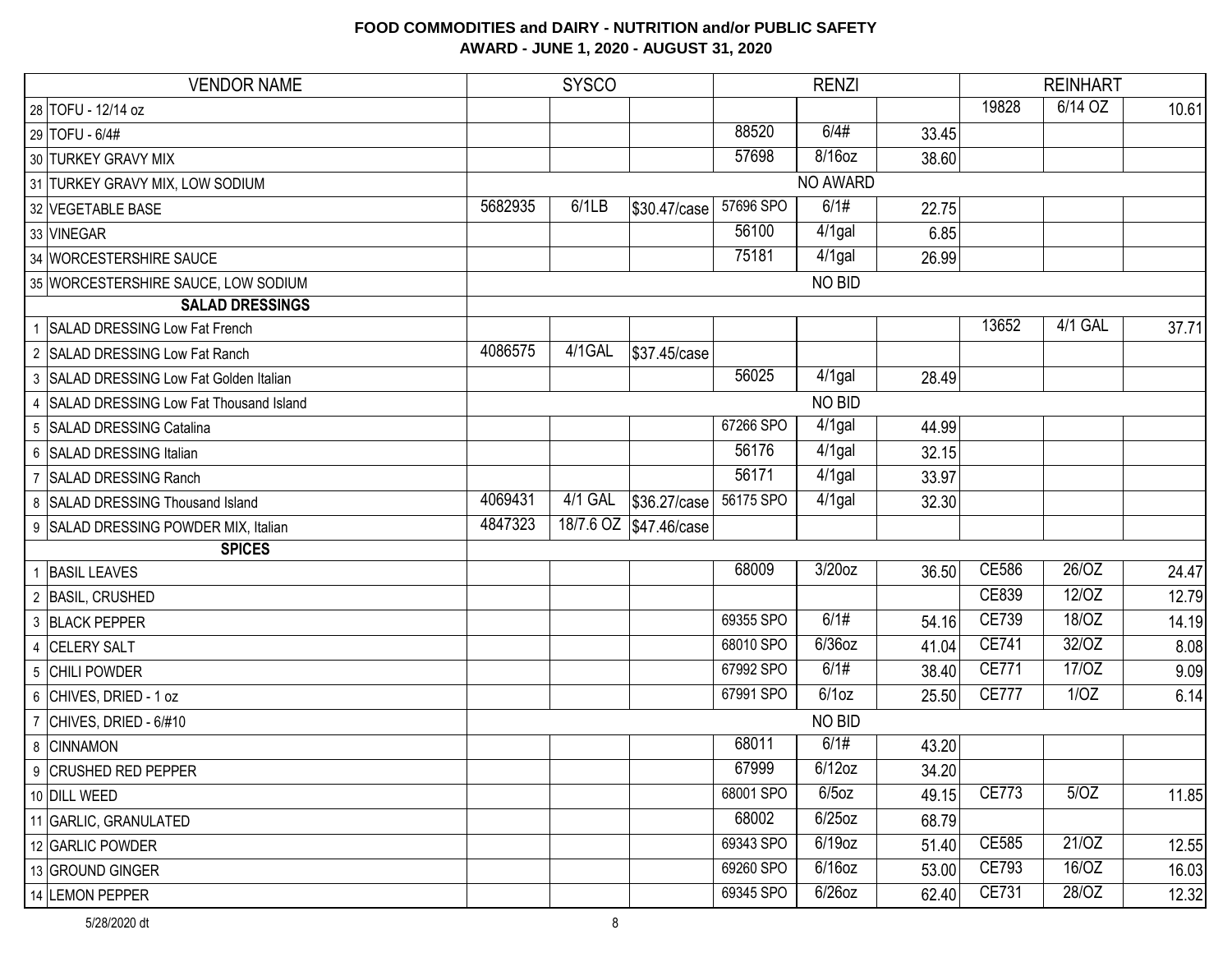| <b>VENDOR NAME</b>                      |         | <b>SYSCO</b> |                          |           | <b>RENZI</b> |       |              | <b>REINHART</b>    |       |
|-----------------------------------------|---------|--------------|--------------------------|-----------|--------------|-------|--------------|--------------------|-------|
| 15 MONTREAL STEAK SEASONING             |         |              |                          | 69350 SPO | $6/26$ oz    | 53.82 | <b>CE725</b> | 28/OZ              | 10.92 |
| 16 MRS. DASH SALT SUBSTITUTE - ORIGINAL |         |              |                          |           |              |       | <b>CE769</b> | 19/0Z              | 14.17 |
| 17 NUTMEG                               |         |              |                          | 68012     | 6/1#         | 90.80 | <b>CE787</b> | 16/OZ              | 16.51 |
| 18 ONIONS, dehydrated                   | 5865498 | $6/2$ LB     | \$60.27/case             |           |              |       |              |                    |       |
| 19 ONION POWDER                         | 5229125 | 6/20 OZ      | \$46.65/case             | 68006 SPO | $6/20$ oz    | 37.20 | CE583        | 20/OZ              | 8.11  |
| 20 OREGANO                              |         |              |                          | 68014     | 3/1.5#       | 46.20 |              |                    |       |
| 21 PAPRIKA                              | 5229174 | 6/18 OZ      | \$56.52/case             | 68007 SPO | $6/16$ oz    | 34.20 | CE825        | 18/OZ              | 11.14 |
| 22 PARSLEY FLAKES                       |         |              |                          | 68276     | 6/2oz        | 12.60 | <b>CE566</b> | 11/OZ              | 13.07 |
| 23 POULTRY SEASONING                    |         |              |                          | 67995     | $6/12$ oz    | 54.01 | CE833        | $\overline{10}/OZ$ | 8.84  |
| 24 TACO SEASONING                       |         |              |                          | 56683     | 5#           | 15.15 |              |                    |       |
| <b>SOUP</b>                             |         |              |                          |           |              |       |              |                    |       |
| 1 CHICKEN NOODLE LO-SO - 7.5 oz         | 4104469 |              | 24/7.250Z \$18.8/case    |           |              |       |              |                    |       |
| 2 CHICKEN NOODLE LO-SO - 50 oz          |         |              |                          | 11892 SPO | 12/50oz      | 44.45 |              |                    |       |
| 3 CREAM OF CELERY - 7.5 oz              |         |              |                          |           | NO BID       |       |              |                    |       |
| 4 CREAM OF CELERY, CONDENSED - 50 oz    |         |              |                          | 76592     | 12/50oz      | 42.60 |              |                    |       |
| 5 CREAM OF CHICKEN - 7.5 oz             |         |              |                          | 36699     | 24/7.25oz    | 21.95 |              |                    |       |
| 6 CREAM OF CHICKEN, LO-SO - 7.5 oz      |         |              |                          |           | NO BID       |       |              |                    |       |
| 7 CREAM OF MUSHROOM - 7.5 oz            | 4013041 |              | 24 / 7.250Z \$19.78/case |           |              |       |              |                    |       |
| 9 CREAM OF MUSHROOM - 50 oz             |         |              |                          | 11899     | 12/50oz      | 44.60 |              |                    |       |
| 10 CREAM OF MUSHROOM LO-SO #5           |         |              |                          | 36671 SPO | 24/7.25oz    | 20.70 |              |                    |       |
| 11 TOMATO - 7.5 oz                      | 4040481 |              | 24/7.250Z \$19.34/case   |           |              |       |              |                    |       |
| 12 TOMATO, CONDENSED - 50 oz            |         |              |                          | 11890     | 12/50oz      | 33.80 |              |                    |       |
| 13 TOMATO LO-SO - 7.25 oz - 7.5 oz      | 4013066 |              | 24/7.250Z \$18.31/case   |           |              |       |              |                    |       |
| 14 TOMATO LO-SO - 50 oz                 | 4146445 |              | 12/50 OZ \$46.42/case    |           |              |       |              |                    |       |
| 15 VEGETABLE LO-SO - 7.5 oz             |         |              |                          | 36997 SPO | 24/7.25oz    | 20.47 |              |                    |       |
| <b>FROZEN DESSERTS</b>                  |         |              |                          |           |              |       |              |                    |       |
| 1 ANGEL FOOD CAKE - Uniced - 6/20 oz    |         |              |                          | 17922     | 6/8" Round   | 31.55 |              |                    |       |
| 2 APPLE PIE RAW                         |         |              |                          | 48034     | $6/46$ oz    | 33.15 |              |                    |       |
| 3 APPLE PIE BAKED                       |         |              |                          | 48336     | 6/10"        | 39.75 |              |                    |       |
| 4 APPLE PIE SUGAR FREE                  |         |              |                          |           |              |       | D6966        | 6/38 OZ            | 37.17 |
| 5 BERRY MEDLEY                          |         |              |                          |           |              |       | M5440        | 10 <sub>lb</sub>   | 20.53 |
| 6 BLUEBERRY PIE RAW                     |         |              |                          | 48092     | 6/46oz       | 45.00 |              |                    |       |
| 7 BLUEBERRY PIE, DIET SUGAR FREE        | 6221345 |              |                          |           |              |       |              |                    |       |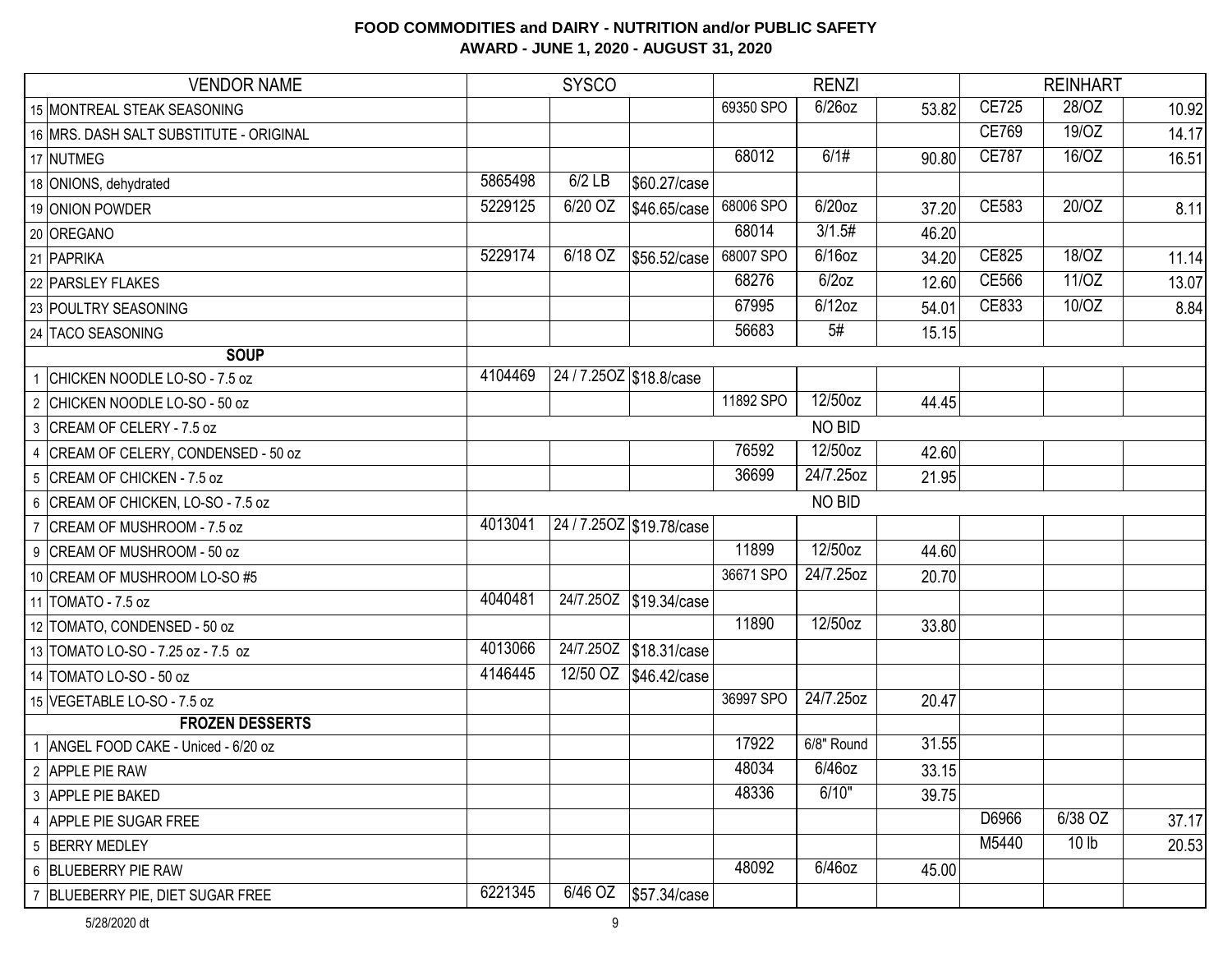| <b>VENDOR NAME</b>                           |         | <b>SYSCO</b> |                        |       | <b>RENZI</b> |       |       | <b>REINHART</b> |       |
|----------------------------------------------|---------|--------------|------------------------|-------|--------------|-------|-------|-----------------|-------|
| 8 BOSTON CREAM PIE                           |         |              |                        | 48025 | 6/33oz       | 38.45 |       |                 |       |
| 9 CARROT CAKE premade                        |         |              |                        | 48042 | 4/96oz       | 73.14 |       |                 |       |
| 10 CHERRY PIE RAW                            | 1972702 | 6/46 OZ      | \$41.11/case           |       |              |       |       |                 |       |
| 11 CHERRY PIE, DIET SUGAR FREE               |         |              |                        |       | NO BID       |       |       |                 |       |
| 12 CREAM PIE: Banana Cream                   |         |              |                        | 48176 | 6/27oz       | 33.70 |       |                 |       |
| 13 CREAM PIE: Chocolate                      |         |              |                        | 48089 | 6/10"        | 33.75 |       |                 |       |
| 14 CREAM PIE: Coconut Cream                  |         |              |                        | 48024 | 6/27oz       | 33.75 |       |                 |       |
| 15 FRUIT OF THE FOREST PIE                   |         |              |                        | 48040 | 6/10"        | 53.10 |       |                 |       |
| 16 ICE CREAM, CHOCOLATE - approx 4 oz        |         |              |                        | 71012 | 24/4oz       | 7.47  |       |                 |       |
| 17 ICE CREAM, STRAWBERRY - approx 4 oz       |         |              |                        | 71013 | $24/4$ oz    | 7.47  |       |                 |       |
| 18 ICE CREAM, VANILLA - approx 4 oz          |         |              |                        |       |              |       | 98228 | <b>2/24 CNT</b> | 14.73 |
| 19 ICE CREAM, VANILLA -LACTOSE - approx 4 oz | 1819242 | $24/4$ OZ    | \$9.84/case            |       |              |       |       |                 |       |
| 20 ICE CREAM, NSA CHOCOLATE - approx 4 oz    |         |              |                        | 71002 | $24/4$ oz    | 7.47  |       |                 |       |
| 21 ICE CREAM, NSA VANILLA - approx 4 oz      |         |              |                        | 71009 | 24/4oz SF    | 7.47  |       |                 |       |
| 22 LEMON PIE                                 |         |              |                        | 48141 | 6/36oz       | 37.20 |       |                 |       |
| 23 STRAWBERRY RHUBARB PIE                    | 9785312 | 6/46 OZ      | \$39.68/case           |       |              |       |       |                 |       |
| 24 WHIP TOPPING - 12/32 oz                   |         |              |                        | 91000 | 12/32oz      | 33.50 |       |                 |       |
| 25 WHIPPED TOPPING - White - 12/16oz Bags    |         |              |                        | 10304 | 12/16oz      | 39.79 |       |                 |       |
| <b>JUICES / DRINK MIXES</b>                  |         |              |                        |       |              |       |       |                 |       |
| 1 APPLE - 46 oz                              |         |              |                        | 47050 | 12/46oz      | 24.15 |       |                 |       |
| 2 CRANBERRY - 46 oz                          |         |              |                        | 47052 | 12/46oz      | 27.99 |       |                 |       |
| 3 GRAPE JUICE - 46 oz                        |         |              |                        | 47051 | 12/46oz      | 32.10 |       |                 |       |
| 4 ORANGE - 64 oz                             |         |              |                        | 47057 | 12/46oz      | 32.65 |       |                 |       |
| 5 PINEAPPLE - 46 oz                          |         |              |                        | 47058 | 12/46oz      | 35.60 |       |                 |       |
| $6$ TOMATO - 46 oz                           |         |              |                        | 47060 | 12/46oz      | 19.55 |       |                 |       |
| APPLE EZO - 5.5 oz<br>$\overline{7}$         | 4164034 |              | 48/5.5 OZ \$20.04/case |       |              |       |       |                 |       |
| 8 CRANBERRY EZO - 5.5 oz                     | 4036315 |              | 48/5.5 OZ \$18.77/case |       |              |       |       |                 |       |
| 9 GRAPE EZO - 5.5 oz                         | 4164497 |              | 48/5.5 OZ \$21.2/case  |       |              |       |       |                 |       |
| 10 ORANGE JUICE EZO - 5.5 oz                 | 4164018 |              | 48/5.5 OZ \$21.24/case |       |              |       |       |                 |       |
| 11 ORANGE/PINEAPPLE EZO - 5.5 oz             |         |              |                        |       | NO BID       |       |       |                 |       |
| 12 PINEAPPLE EZO - 5.5 oz - 6 oz             |         |              |                        | 47048 | 48/5.5oz     | 22.10 |       |                 |       |
| 13 PRUNE EZO - 4 oz                          |         |              |                        | 47356 | 72/4oz       | 14.90 |       |                 |       |
| 14 PRUNE EZO - 5.5 oz                        |         |              |                        |       | NO BID       |       |       |                 |       |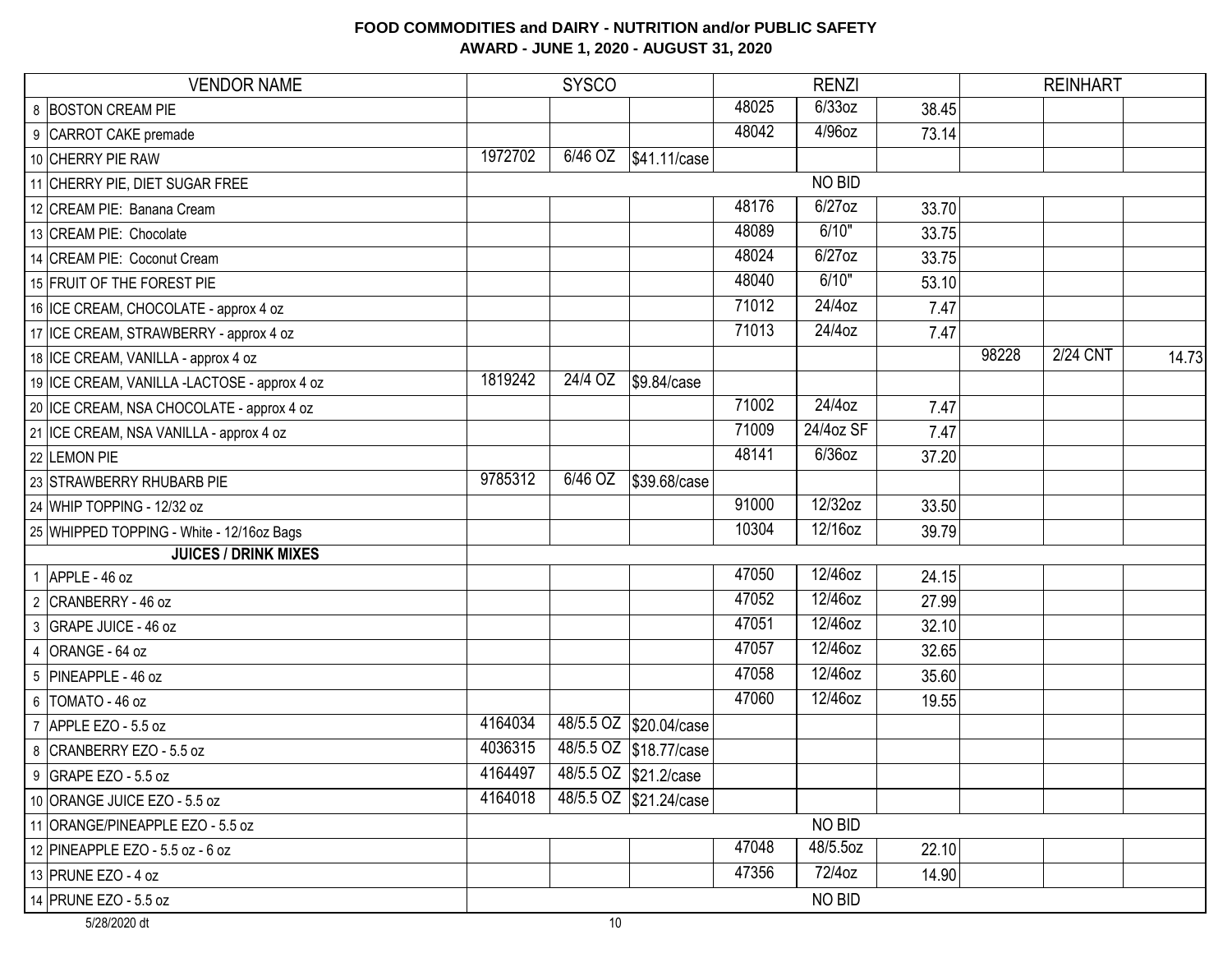| <b>VENDOR NAME</b>                             |         | <b>SYSCO</b> |                        |           | <b>RENZI</b> |        |       | <b>REINHART</b> |       |
|------------------------------------------------|---------|--------------|------------------------|-----------|--------------|--------|-------|-----------------|-------|
| 15 TOMATO EZO - 5.5 oz                         |         |              |                        | 47325     | 48/5.5oz     | 17.35  |       |                 |       |
| 16 V-8 EZO LO SO - 5.5 oz, low sodium          |         |              |                        | 47331     | 48/5.5oz     | 24.79  |       |                 |       |
| 17 NO SUGAR ADDED - APPLE - 5.5 oz             | 4164034 |              | 48/5.5 OZ \$20.04/case |           |              |        |       |                 |       |
| 18 NO SUGAR ADDED - GRAPE - 5.5 oz             | 4164497 |              | 48/5.5 OZ \$21.2/case  |           |              |        |       |                 |       |
| 19 NO SUGAR ADDED - ORANGE - 5.5 oz            |         |              |                        |           | NO BID       |        |       |                 |       |
| 20 NO SUGAR ADDED - PINEAPPLE - 5.5 oz         | 7776083 |              | 48/5.5 OZ \$25.79/case |           |              |        |       |                 |       |
| 21 GRAPE DRINK MIX - POWDER - 21-24 oz         |         |              |                        | 27529     | 12/24oz      | 19.80  |       |                 |       |
| 22 ORANGE DRINK MIX - POWDER - 21-24 oz        |         |              |                        | 27530     | 12/24oz      | 19.80  |       |                 |       |
| 23 LEMONADE DRINK MIX - POWDER - 21-24 oz      |         |              |                        | 27527     | 12/24oz      | 19.80  |       |                 |       |
| 24 PINK LEMONADE DRINK MIX - POWDER - 21-24 oz |         |              |                        | 27532     | 12/24oz      | 19.80  |       |                 |       |
| 25 ICE TEA DRINK MIX - POWDER - 21 - 24 oz     |         |              |                        | 27533     | 12/24oz      | 19.95  |       |                 |       |
| <b>BULK PRODUCTS</b>                           |         |              |                        |           |              |        |       |                 |       |
| 1 AU GRATIN POTATOES - #10                     |         |              |                        | 34161     | 12/20.35oz   | 57.68  | N8382 | 6/2.54LB        | 57.73 |
| 2 BAKED BEANS (Gramma Brown) - #10             | 5112107 | 6/#10        | \$25.95/case           |           |              |        |       |                 |       |
| 3 BEEF STEW - #10                              | 4067039 | 6/#10        | \$95.21/case           | 66062 SPO | 6/#10        | 45.20  |       |                 |       |
| 4 BEETS, SLICED - #10                          |         |              |                        | 62065     | 6/#10        | 24.20  |       |                 |       |
| $5$ BEETS, DICED - #10                         |         |              |                        | 62067     | 6/#10        | 27.26  |       |                 |       |
| 6 BLACK OLIVES - #10                           |         |              |                        | 59012     | 6/#10        | 38.95  |       |                 |       |
| 7 BROWN GRAVY, LOW SODIUM - #5                 |         |              |                        | 57754     | 8/16oz Dry   | 34.40  |       |                 |       |
| 8 CANNONBALL BBQ SAUCE - gal                   |         |              |                        | 57212     | $4/1$ gal    | 23.50  |       |                 |       |
| 9 CHEDDAR CHEESE SAUCE - #10                   |         |              |                        | 63027     | 6/#10        | 36.80  |       |                 |       |
| 10 CHILI SAUCE - #10                           |         |              |                        | 57131     | 6/#10        | 28.30  |       |                 |       |
| 11 COFFEE - 14 - 16 oz                         |         |              |                        | 71105     | 24/14oz      | 125.00 |       |                 |       |
| 12 COFFEE, PILLOW PACK - 2.5 oz                | 4053567 | 192/2 OZ     | \$114.35<br>/case      |           |              |        |       |                 |       |
| 13 COFFEE, PILLOW PACK - 14 oz                 |         |              |                        |           | NO AWARD     |        |       |                 |       |
| 14 COFFEE, DECAF - 14 -16 oz                   | 6958045 | 18/14 OZ     | \$101.35/<br>case      |           |              |        |       |                 |       |
| 15 COFFEE, DECAF, PILLOW PACK - 2.5 oz         |         |              |                        | 71260 SPO | 84/2.5oz     | 87.60  | 10462 | 64/2 OZ         | 61.73 |
| 16 COFFEE, DECAF, PILLOW PACK - 14 oz          |         |              |                        |           | NO AWARD     |        |       |                 |       |
| 17 COLESLAW DRESSING - Gal                     |         |              |                        | 56090     | $4/1$ gal    | 38.10  |       |                 |       |
| 18 CREAM STYLE CORN - #10                      |         |              |                        | 62035     | 6/#10        | 30.10  |       |                 |       |
| 19 GARBANZO BEANS (CHIC PEAS) - #10            |         |              |                        | 62059     | 6/#10        | 21.86  |       |                 |       |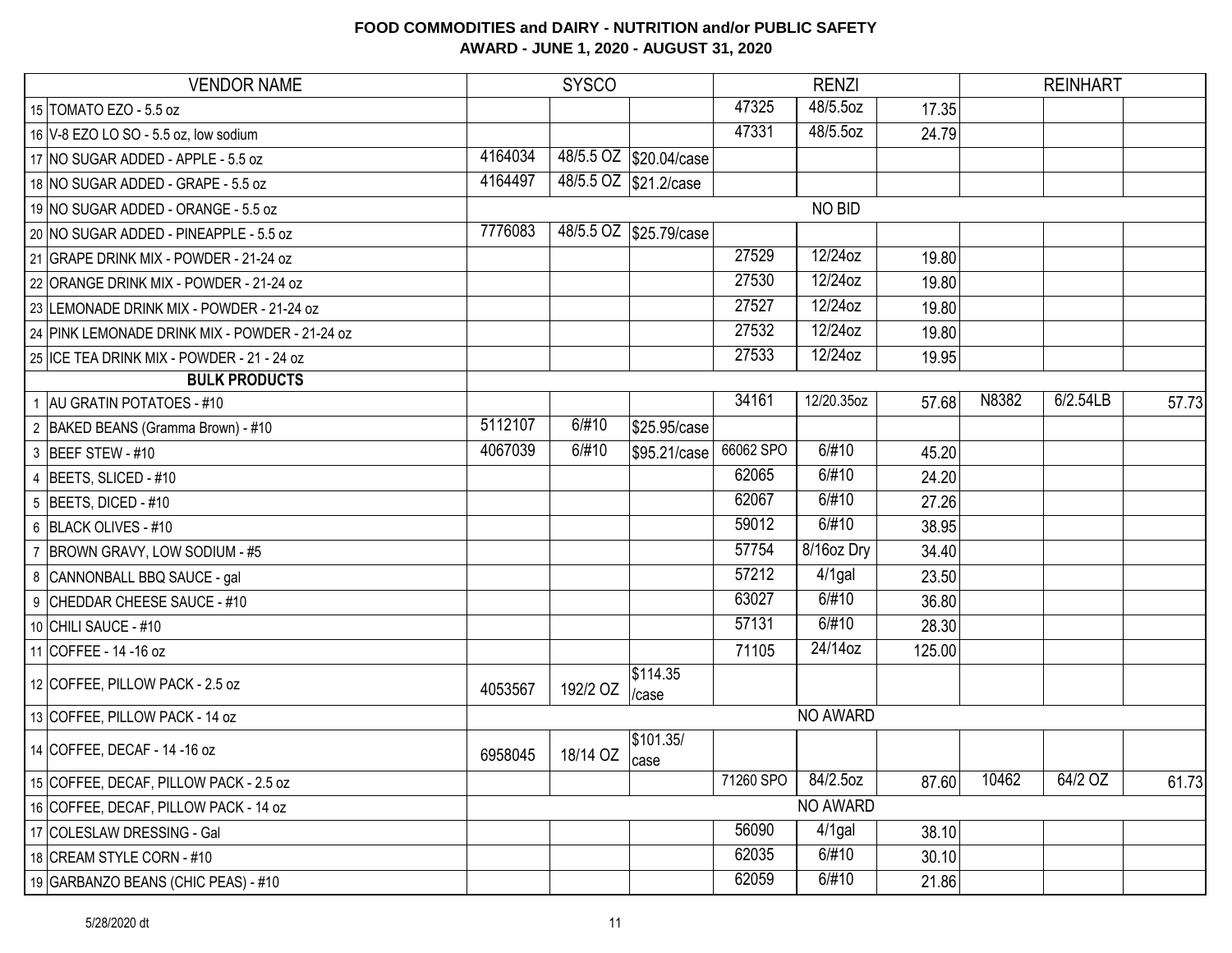| <b>VENDOR NAME</b>                         |         | <b>SYSCO</b> |                       |            | <b>RENZI</b> |       |       | <b>REINHART</b> |       |
|--------------------------------------------|---------|--------------|-----------------------|------------|--------------|-------|-------|-----------------|-------|
| 20 GRAPE JELLY - #10                       |         |              |                       |            |              |       | M3894 | 6/#10CAN        | 58.86 |
| 21 GRAPE JELLY - 132 oz                    |         |              |                       | 91435      | 6/132oz      | 43.15 |       |                 |       |
| 22 GREEN BEANS - #10                       |         |              |                       | 60093      | 6/#10        | 21.44 |       |                 |       |
| 23 GREEN BEANS, 14 -16 oz                  |         |              |                       | 45244 Frzn | 12/2#        | 21.79 |       |                 |       |
| 24 GREEN PEPPERS - #10                     |         |              |                       | 60095      | 6/#10        | 29.55 |       |                 |       |
| 25 HOT SAUCE, MONARCH or equal - gal       |         |              |                       | 61004      | 4/1gal       | 22.55 |       |                 |       |
| 26 JALAPENOS - #10                         |         |              |                       | 63065      | 6/#10        | 25.49 |       |                 |       |
| 27 KETCHUP - #10                           |         |              |                       | 57081      | 6/#10        | 24.45 |       |                 |       |
| 28 KETCHUP, 12 - 14 oz bottle              | 4560934 |              | 36/14 OZ \$35.56/case |            |              |       |       |                 |       |
| 29 KIDNEY BEANS - #10                      |         |              |                       | 62000      | 6/#10        | 23.81 |       |                 |       |
| 30 KIDNEY BEANS, 14 - 16 oz                |         |              |                       |            | NO BID       |       |       |                 |       |
| 31 MASHED POTATOES - #10                   |         |              |                       | 34139      | 6/#10        | 50.30 |       |                 |       |
| 32 MAYONNAISE, REGULAR - Gal               | 4002432 | 4/1 GAL      | \$23.31/case          |            |              |       |       |                 |       |
| 33 MAYONNAISE, LOW FAT - Gal               | 4244513 | $4/1$ GAL    | \$27.06/case          |            |              |       |       |                 |       |
| 34 MUSHROOMS - #10                         |         |              |                       | 68024      | 6/#10        | 40.70 |       |                 |       |
| 35 MUSTARD - 12 oz bottle                  |         |              |                       | 57927      | 12/12oz      | 18.33 |       |                 |       |
| 36 MUSTARD - Gal                           |         |              |                       | 30058      | 4/1gal       | 12.35 |       |                 |       |
| 37 NORTHERN BEAN - 10#                     |         |              |                       | 95412      | 6/#10        | 23.55 |       |                 |       |
| 38 PEANUT BUTTER - 5#                      |         |              |                       | 92542      | 6/5#         | 44.15 |       |                 |       |
| 39 PEPPERS, RED & GREEN - 10#              |         |              |                       |            |              |       | C1682 | 6/#10CAN        | 40.42 |
| 40 PICKLES, DILL - gal                     | 7469893 | 4/1 GAL      | \$26.74/case          |            |              |       |       |                 |       |
| 41 PICKLES, DILL - 5 gal                   | 7158815 | $1/5$ GAL    | \$23.38/case          |            |              |       |       |                 |       |
| 42 PINTO BEANS - #10                       | 3362274 | 6/#10        | \$22.02/case          |            |              |       |       |                 |       |
| 43 PIZZA SAUCE Grade A - #10               |         |              |                       | 57051      | 6/#10        | 24.68 |       |                 |       |
| 44 POTATOES, DICED - 10#                   |         |              |                       | 62084      | 6/#10        | 25.75 |       |                 |       |
| 45 POTATOES, DICED, FRESH VAC PACKED - 10# |         |              |                       |            |              |       | 78778 | $2/10$ LB       | 16.51 |
| 46 POTATO PEARL Vitamin C Enriched - 5#    |         |              |                       |            |              |       | C9080 | 6/6 LB          | 51.72 |
| 47 POTATO - SCALLOPED - 20.35 oz           |         |              |                       | 34165      | 12/20.35oz   | 54.30 |       |                 |       |
| 48 PUMPKIN - #10                           |         |              |                       | 62083      | 6/#10        | 39.44 |       |                 |       |
| 49 RAISINS - 30#                           |         |              |                       |            |              |       | 14588 | 30/LB           | 43.02 |
| 50 RAVIOLI - #10                           |         |              |                       | 66065      | 6/#10        | 33.75 |       |                 |       |
| 51 RED PEPPERS - #10                       |         |              |                       | 58997      | 6/#10        | 34.59 |       |                 |       |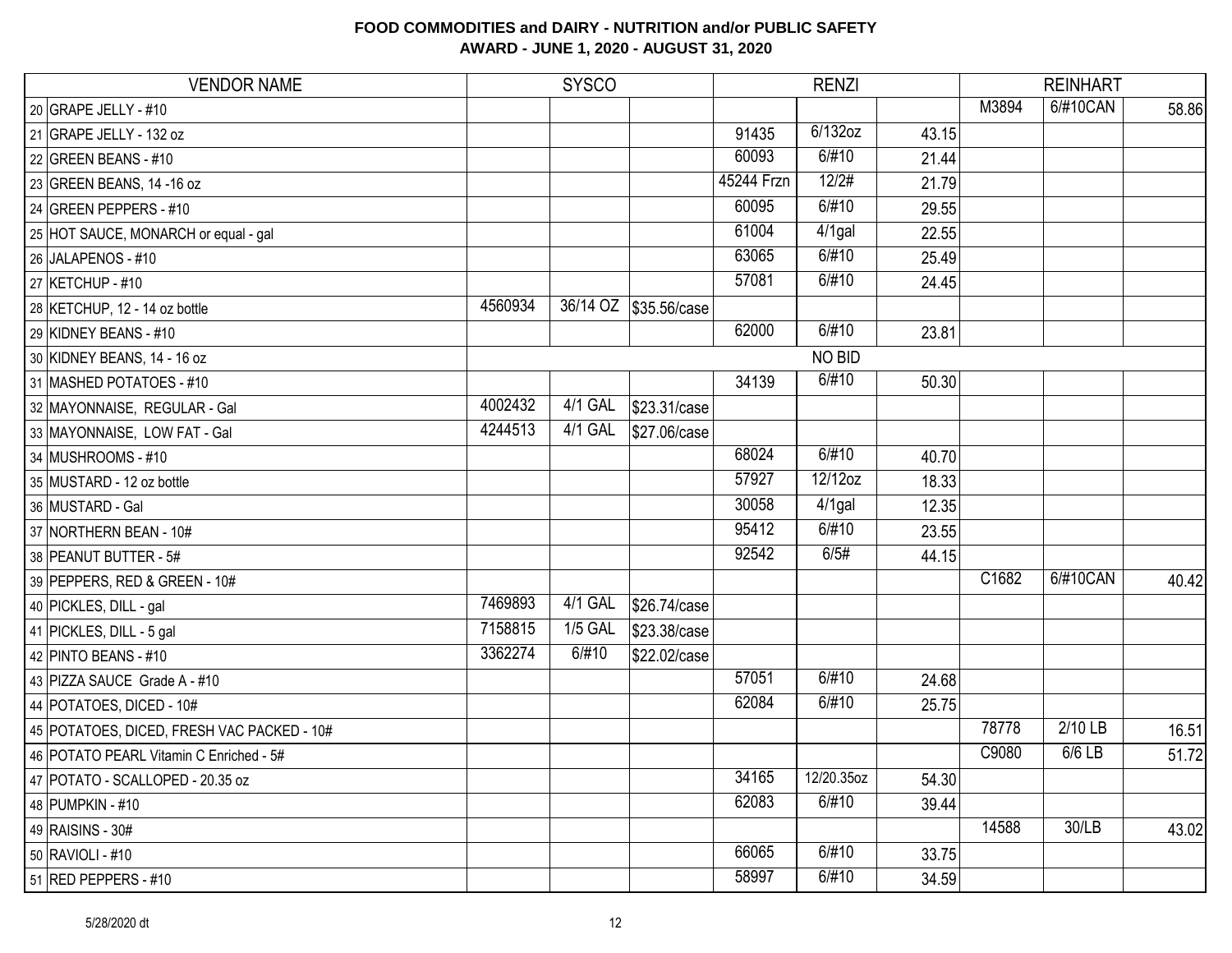# VENDOR NAME SYSCO RENZI REINHART 52 REFRIED BEANS - #10 or 115 oz 5882311 5882311 5882311 5882311 58. 5882311 58. 589 Case 53 REFRIED BEANS, VEGETARIAN - #10 92603 | 6/115oz | 92603 | 6/115oz | 29.77 54 SALSA - #10 57061 6/#10 31.14 55 SAUERKRAUT - #10 62082 6/#10 27.10 56 SPAGHETTI SAUCE - #10 57336 6/#10 25.05 57 SPAGHETTI SAUCE, LOW SODIUM - #10 57021 57021 57021 57021 57021 57021 57021 57021 57021 50. 410 57021 57021 58 STEWED TOMATO, Grade A - #10 **10 Second 10 COVID-SET COVID-SET COVID-S** 10 S6970 6/#10 24.15 59 STEWED TOMATO, LOW SODIUM Grade A - #10 60 STRAWBERRY PRESERVES - 4# 91424 6/4# 43.60 61 STRAWBERRY TOPPING - 58oz 31468 6/58 OZ 46.53 62 SWEET POTATOES, syrup Grade A - #10 92369 | 6/#10 32.93 63 TEA BAGS, Regular 71451 10/100ct 26.67 64 TOMATOES, CRUSHED - #10 6/23.85 65 TOMATO PASTE, Grade A - #10 **120 ASS 2006 120 ASS 2006 120 ASS 2006** 120 ASS 31.70 66 TOMATO PASTE, LOW SODIUM Grade A - #10 67 TOMATO SAUCE, Grade A - #10 57055 6/#10 22.79 68 TOMATO SAUCE, LOW SODIUM Grade A - #10 57021 57021 57021 57021 57021 57021 57021 56/#10 69 WAX BEANS - 14 - 16 oz 45338 Frzn 12/2# 23.95 70 WAX BEANS - #10 62022 6/#10 27.40 71 VEGETARIAN BEAN - #10 4110177 6/#10 \$24.29/case 72 3-BEAN SALAD - #10 56124 6/#10CAN 32.65 73 4-BEAN SALAD - #10 10974 | 6/#10 31.99 1 CHIPS - Corn 6743437 64/2 OZ \$30.71/case 2 DORITOS - Cool Ranch - 1 oz 6511910 104/1 OZ \$35.65/case 77546 SPO 104/1oz 32.34 3 DORITOS - Nacho Cheese - 1 oz 77545 104/1oz 32.34 4 FUNYUNS CHIPS - .75 oz 75 pm  $\frac{1}{2}$  ,  $\frac{1}{2}$  ,  $\frac{1}{2}$  ,  $\frac{1}{2}$  ,  $\frac{1}{2}$  ,  $\frac{1}{2}$  ,  $\frac{1}{2}$  ,  $\frac{1}{2}$  ,  $\frac{1}{2}$  ,  $\frac{1}{2}$  ,  $\frac{1}{2}$  ,  $\frac{1}{2}$  ,  $\frac{1}{2}$  ,  $\frac{1}{2}$  ,  $\frac{1}{2}$  ,  $\frac{1}{2}$  , 5 HOT CHOCOLATE, SUGAR FREE PACKET **13928** SPO 6/40ct 36.75 13922 6/24 CNT 37.86 6 ORANGE JUICE - 4 oz B4226 96/4 OZ 17.33 7 POTATO CHIP - regular - 1 oz 32.34 8 POTATO CHIP - BBQ - 1 oz 32.34 9 POTATO CHIP - Sour Cream & Onion - 1 oz 77543 104/1oz 32.34 10 PRETZELS - 1 oz 29.20 NO BID NO BID **INDIVIDUAL SERVING ITEMS**

### **FOOD COMMODITIES and DAIRY - NUTRITION and/or PUBLIC SAFETY AWARD - JUNE 1, 2020 - AUGUST 31, 2020**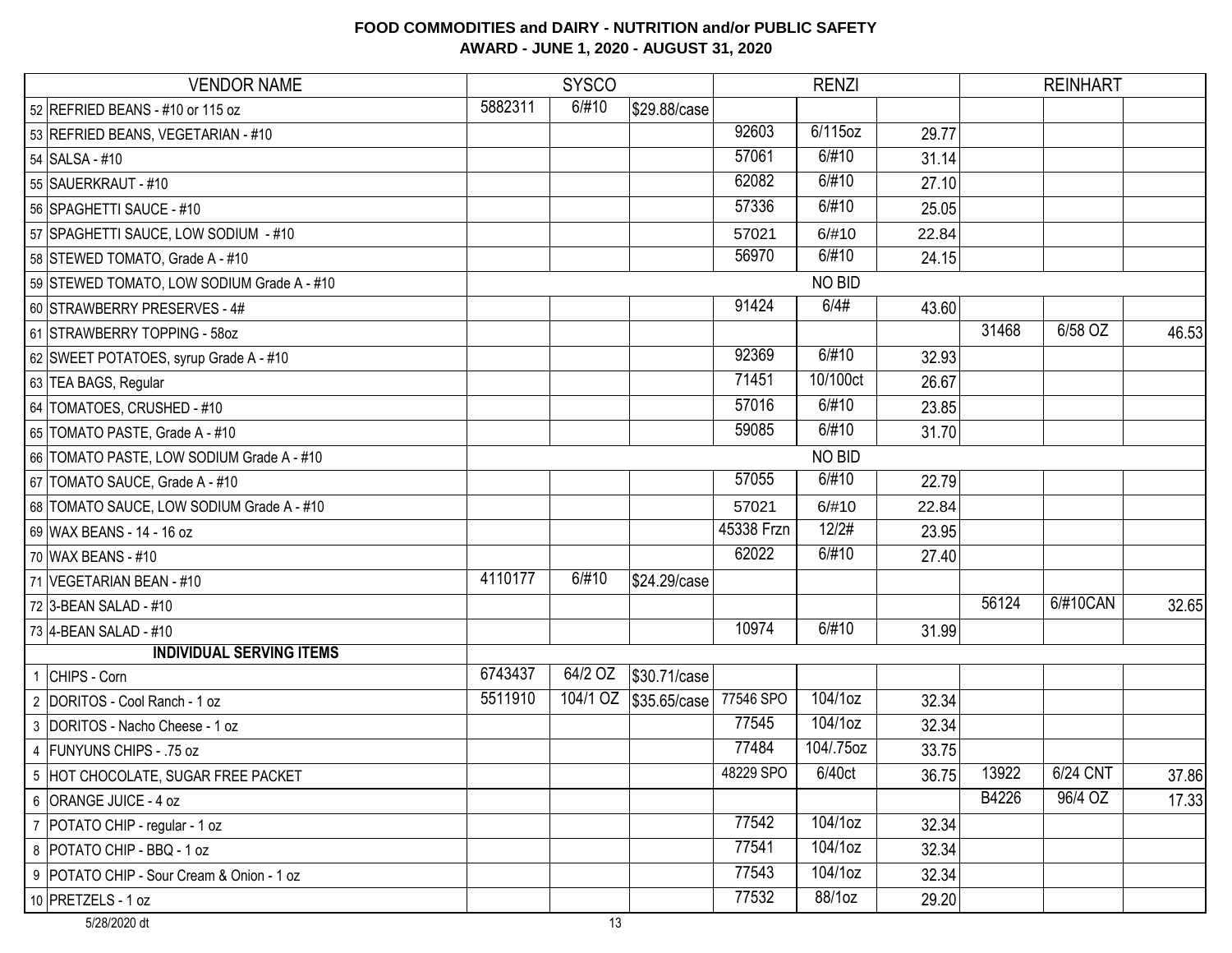| <b>VENDOR NAME</b> |                                                        | <b>SYSCO</b> |                     |                         | <b>RENZI</b>    |           |       | <b>REINHART</b> |          |       |
|--------------------|--------------------------------------------------------|--------------|---------------------|-------------------------|-----------------|-----------|-------|-----------------|----------|-------|
|                    | 11 TORTILLA CHIPS - 2 oz                               |              |                     |                         | 78574<br>Scoops | 72/.875oz | 23.05 |                 |          |       |
|                    | 12 PC APPLESAUCE                                       |              |                     |                         | 64153           | 96/4.5oz  | 25.83 |                 |          |       |
|                    | 13 PC BBQ SAUCE                                        |              |                     |                         | 66218           | 100/1oz   | 9.21  |                 |          |       |
|                    | 14 PC BUTTER cups                                      |              |                     |                         | 25313           | 720/5gm   | 26.58 |                 |          |       |
|                    | 15 PC CEREAL - GLUTEN FREE CHEX                        |              |                     |                         | 84166           | 96/1oz    | 21.99 |                 |          |       |
|                    | 16 PC COFFEE                                           |              |                     |                         | 71220           | 84/1.75oz | 46.12 |                 |          |       |
|                    | 17 PC COFFEE, DECAF                                    | 5259346      |                     | 5/100 CT \$53.2/case    |                 |           |       |                 |          |       |
|                    | 18 PC CREAM CHEESE                                     | 4507432      |                     | 100/1 OZ \$17.41/case   |                 |           |       |                 |          |       |
|                    | 19 PC DIET CRANBERRY SAUCE                             | 9278136      |                     | 200/.5 OZ \$23.37/case  |                 |           |       |                 |          |       |
|                    | 20 PC HALF & HALF                                      |              |                     |                         |                 |           |       | J9342           | 400/CNT  | 12.94 |
|                    | 21 PC JELLY - diet                                     |              |                     |                         | 66222           | 200/12gm  | 14.38 |                 |          |       |
|                    | 22 PC JELLY - regular                                  | 5258835      | 400/10 GM \$21/case |                         |                 |           |       |                 |          |       |
|                    | 23 PC KETCHUP                                          |              |                     |                         | 59086           | 1000/9gm  | 17.50 |                 |          |       |
|                    | 24 PC MAPLE SYRUP, Sugar Free                          |              |                     |                         |                 |           |       | 10772           | 100/CNT  | 14.77 |
|                    | 25 PC MARGARINE cups                                   | 4546949      |                     | 900/5 GM \$21.58/case   |                 |           |       |                 |          |       |
|                    | 26 PC MAYONAISE                                        |              |                     |                         | 66585           | 500/9gm   | 16.30 |                 |          |       |
|                    | 27 PC MUSTARD                                          |              |                     |                         | 66223           | 500/4.5gm | 7.29  |                 |          |       |
|                    | 28 PC PANCAKE SYRUP                                    |              |                     |                         | 66229           | 100/1.5oz | 9.75  |                 |          |       |
|                    | 29 PC PANCAKE SYRUP, Sugar Free                        |              |                     |                         |                 |           |       | 10772           | 100/CNT  | 14.77 |
|                    | 30 PC PEANUT BUTTER                                    |              |                     |                         | 66527           | 200/.5oz  | 21.98 |                 |          |       |
|                    | 31 POPCORN, Smart Food, White Cheddar - .5 oz          |              |                     |                         | 73325           | 72/.5oz   | 21.99 |                 |          |       |
|                    | 32 PC RELISH                                           | 4667093      |                     | 500/9 GM \$31.26/case   |                 |           |       |                 |          |       |
|                    | 33 PC SALT SUBSTITUTE                                  | 1116052      |                     | 300/0.03OZ \$22.57/case |                 |           |       |                 |          |       |
|                    | 34 PC SPLENDA                                          |              |                     |                         | 67002           | 2000ct    | 25.17 |                 |          |       |
|                    | 35 PC SUGAR                                            |              |                     |                         | 67001           | 2000ct    | 11.99 |                 |          |       |
|                    | 36 PC SOUR CREAM cups                                  |              |                     |                         |                 |           |       | 27792           | 100/1 OZ | 13.72 |
|                    | 37 PC SWEET & SOUR                                     |              |                     |                         | 66236           | 100/1oz   | 10.31 |                 |          |       |
|                    | FRUITS & VEGETABLES, FRESH and CANNED                  |              |                     |                         |                 |           |       |                 |          |       |
|                    | 1 APPLES, fresh                                        |              |                     |                         | 88025           | 40#120ct  | 21.60 |                 |          |       |
|                    | 2 APPLES: sliced, juice or water packed, Grade A - #10 |              |                     |                         | 10251           | 6/#10     | 37.30 |                 |          |       |
|                    | 3 APPLESAUCE Unsweetened, Grade A - #10                |              |                     |                         |                 |           |       | J2962           | 6/#10CAN | 22.09 |
|                    | 4 APRICOTS - Grade A - #10                             |              |                     |                         | 11266           | 6/#10     | 35.79 |                 |          |       |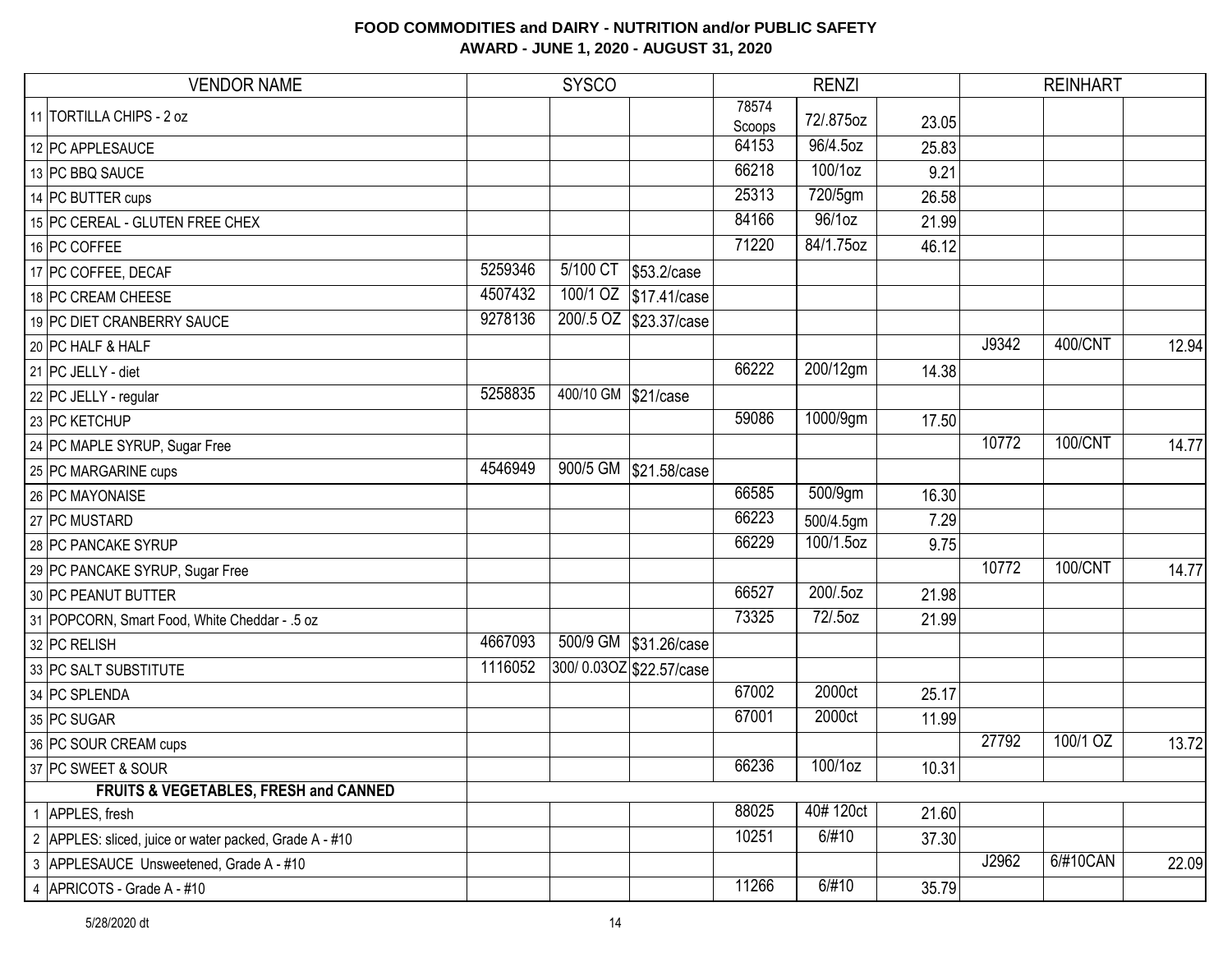| <b>VENDOR NAME</b>                                                      |         | <b>SYSCO</b> |              | <b>RENZI</b>   |          |       | <b>REINHART</b> |          |       |
|-------------------------------------------------------------------------|---------|--------------|--------------|----------------|----------|-------|-----------------|----------|-------|
| 5 BANANAS, fresh - 150 ct                                               | 1007384 | 1/150 CT     | \$22.39/case |                |          |       |                 |          |       |
| 6 FROZEN BERRY MEDLEY - 20#                                             |         |              |              |                |          |       | M5440           | 10 LB    | 20.53 |
| 7 CABBAGE, fresh                                                        |         |              |              | 88088          | 50#      | 10.20 |                 |          |       |
| 8 CANTELOPE, fresh                                                      |         |              |              | 88039          | 12-15ct  | 25.90 | 75104           | 35/LB    | 24.03 |
| 9 CELERY. Bunch                                                         | 1120625 | 1/24 CT      | \$32.77/case |                |          |       |                 |          |       |
| 10 COLE SLAW MIX - 4/5# bags                                            |         |              |              |                |          |       | G1212           | 4/5 LB   | 18.95 |
| 11 CRANBERRY SAUCE Whole, Grade A                                       |         |              |              | 64049 SPO      | 6/101oz  | 41.11 | 73746           | 6/101 OZ | 42.22 |
| 12 CRANBERRY SAUCE, Jellied, Grade A - #10                              | 4608907 | 6/101 OZ     | \$39.3/case  |                |          |       |                 |          |       |
| 13 CUCUMBERS, fresh - 24-30 case                                        |         |              |              | 88110          | 15#      | 16.45 | 67732           | 45/LB    | 26.63 |
| 14 CRUSHED PINEAPPLE: fancy, juice Hawaiian Coarse, Grade A - #10       |         |              |              | 64045          | 6/#10    | 25.60 |                 |          |       |
| 15 FROZEN STRAWBERRIES, UNSWEETENED-Grade A-10#                         |         |              |              | 45177          | 10#      | 16.35 |                 |          |       |
| 16 FROZEN STRAWBERRIES, UNSWEETENED-Grade A-6/5#                        |         |              |              |                | NO AWARD |       |                 |          |       |
| 17 FROZEN STRAWBERRIES, SWEETENED - Grade A - 6/5#                      |         |              |              | 45175          | 6/6.5#   | 54.80 |                 |          |       |
| 18 FRUIT COCKTAIL, Grade A - #10                                        | 8576284 | 6/#10        | \$29.1/case  |                |          |       |                 |          |       |
| 19 FRUIT CUPS, 4 oz - Grade A                                           |         |              |              | 46233          | 36/4oz   | 18.86 |                 |          |       |
| 20 FRUIT MEDLEY, Festival/Classic, melon pieces, grapes - Grade A - #10 |         |              |              | 31207          | 1/8#     | 20.85 |                 |          |       |
| 21 GREEN PEPPERS, fresh                                                 |         |              |              | 88168          | 20#      | 37.75 |                 |          |       |
| 22 HONEYDEW MELON, fresh                                                |         |              |              |                |          |       | 75736           | 6/CNT    | 19.46 |
| 23 LETTUCE, Iceberg, fresh, head                                        |         |              |              |                |          |       | 75018           | 24 CNT   | 29.84 |
| 24 LETTUCE, Iceberg, fresh, bag                                         |         |              |              | 88131          | 4/5#     | 28.70 |                 |          |       |
| 25 MANDARIN ORANGE, sections, light, Grade A - #10                      |         |              |              | 66031          | 6/#10    | 33.47 |                 |          |       |
| 26 ONIONS, fresh                                                        | 5430202 | 1/10 LB      | \$8.39/case  |                |          |       | 78176           | 50 LB    | 18.26 |
| 27 ORANGES, fresh                                                       | 7651926 | 1/113 CT     | \$29.28/case |                |          |       |                 |          |       |
| 28 PEACHES yellow, light cling halves, Grade A - #10                    |         |              |              | 64008 Diced    | 6/#10    | 37.40 |                 |          |       |
| 29 PEACHES sliced, light Grade A - #10                                  | 4218996 | 6/#10        | \$27.98/case |                |          |       |                 |          |       |
| 30 PEARS halves, light Grade A - #10                                    |         |              |              | 64019          | 6/#10    | 43.31 |                 |          |       |
| 31 PEARS pieces, light Grade A - #10                                    |         |              |              | 64012          | 6/#10    | 28.75 |                 |          |       |
| 32 PINEAPPLE TIDBITS: light, Grade A - #10                              |         |              |              | 64043 in juice | 6/#10    | 23.95 |                 |          |       |
| 33 PINEAPPLE, sliced, juice packed, Grade A - #10                       |         |              |              | 63037          | 6/#10    | 31.09 |                 |          |       |
| 34 PLUMS, fresh                                                         |         |              |              |                |          |       | AJ654           | 28/LB    | 32.86 |
| 35 POTATOES, fresh                                                      |         |              |              |                |          |       | J5888           | 50/LB    | 14.21 |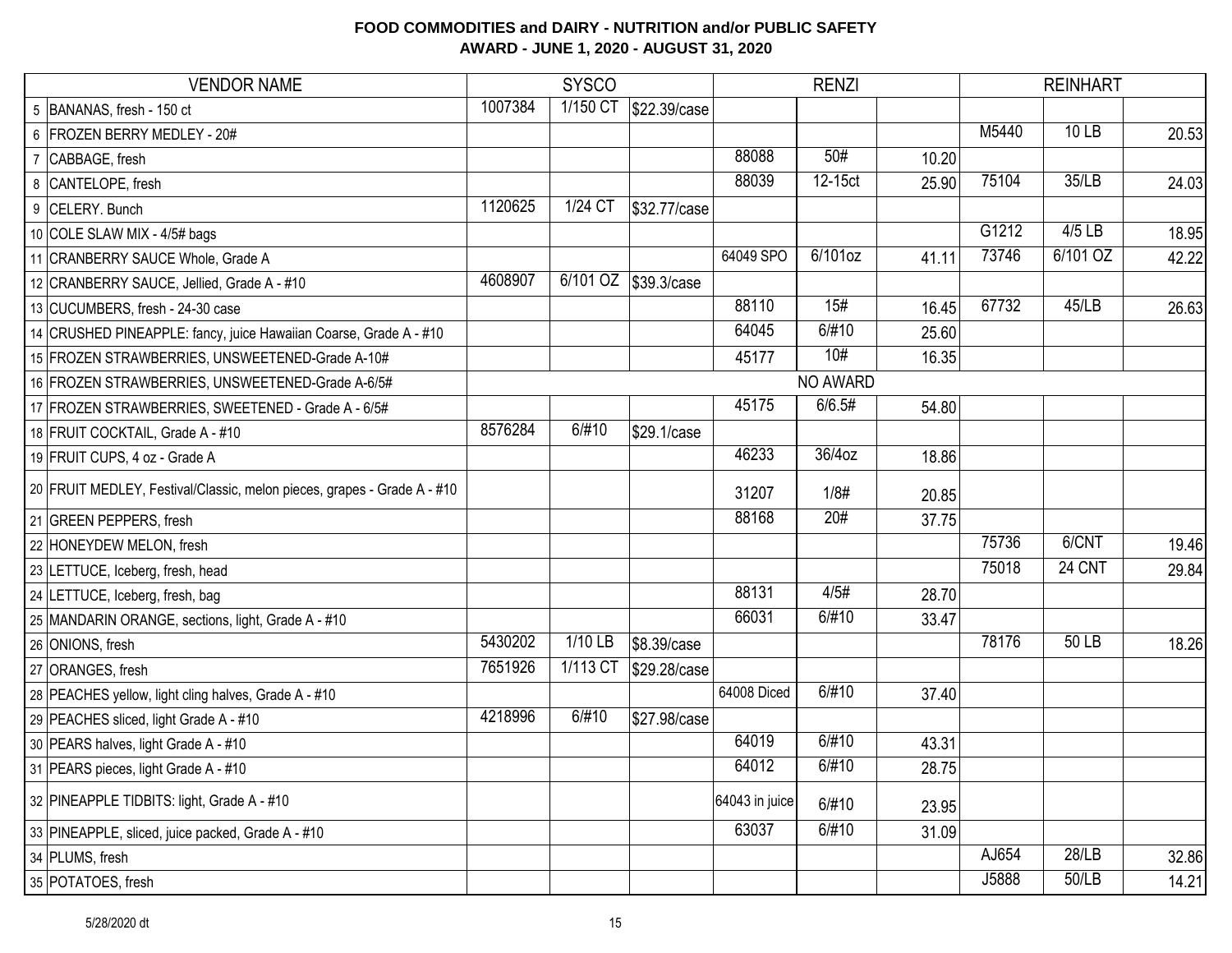| <b>VENDOR NAME</b>                                |         | <b>SYSCO</b> |              |           | <b>RENZI</b> |       |              | <b>REINHART</b>      |       |
|---------------------------------------------------|---------|--------------|--------------|-----------|--------------|-------|--------------|----------------------|-------|
| 36 SEEDLESS RAISINS - Grade A                     |         |              |              |           |              |       | 14588        | 30/LB                | 43.02 |
| 37 SNOW PEAS                                      | 1008382 | 1/10LB       | \$31.78/case |           |              |       |              |                      |       |
| 38 SWEET POTATO, MASHED - frozen                  | 2497089 | 12/2 LB      | \$47.05/case |           |              |       |              |                      |       |
| 39 TOMATOES, fresh                                |         |              |              |           |              |       | 25942        | 25 LB                | 36.16 |
| 40 TROPICAL FRUIT, papaya, banana - Grade A - #10 |         |              |              | 64030     | 6/#10        | 32.59 |              |                      |       |
| 41 TURNIPS                                        | 8775862 | 4/5 LB       | \$33.33/case |           |              |       |              |                      |       |
| 42 WATERMELON, fresh                              |         |              |              |           |              |       | 74844        | 1/CNT                | 8.68  |
| <b>VEGETABLES - FROZEN</b>                        |         |              |              |           |              |       |              |                      |       |
| 1 ASPARAGUS, Grade A                              |         |              |              | 45086     | 6/2.5#       | 27.90 |              |                      |       |
| 2 BREAKFAST CUBE POTATOES, Grade A                | 3644036 | 6/5 LB       | \$41.62/case |           |              |       |              |                      |       |
| 3 BROCCOLI, CUT, Grade A                          |         |              |              |           |              |       | <b>MB718</b> | 20/LB                | 12.78 |
| 4 BROCCOLI SPEARS, Grade A                        | 7288119 | 12/2 LB      | \$22.63/case |           |              |       |              |                      |       |
| 5 BRUSSEL SPROUTS, Grade A                        | 7288091 | 12/2 LB      | \$26.13/case |           |              |       |              |                      |       |
| 6 CALIFORNIA BLEND, Grade A                       | 1474964 | 12/2LB       | \$24.88/case |           |              |       |              |                      |       |
| 7 CAPRI MIX, Grade A                              |         |              |              | 45318     | 20#          | 19.90 |              |                      |       |
| 8 BABY CARROTS, whole Grade A                     |         |              |              | 45228     | 20#          | 22.40 |              |                      |       |
| 9 CARROTS, CUT, Grade A                           |         |              |              | 45018     | 20#          | 15.50 |              |                      |       |
| 10 CARROTS, DICED, 30#, Grade A                   | 3960358 | 1/30 LB      | \$22.94/case |           |              |       |              |                      |       |
| 11 CAULIFLOWER, grade A                           |         |              |              |           |              |       | AJ274        | $\overline{12/2}$ LB | 16.24 |
| 12 CORN, Grade A                                  |         |              |              |           |              |       | 61114        | 20/LB                | 18.18 |
| 13 GREEN BEANS, CUT, Grade A                      |         |              |              | 45130     | 20#          | 15.60 |              |                      |       |
| 14 GREEN BEANS, ITALIAN CUT, Grade A              | 1435197 | 12/2 LB      | \$22.92/case |           |              |       |              |                      |       |
| 15 DICED GREEN PEPPERS, Grade A                   |         |              |              | 45097     | 12/2#        | 25.65 |              |                      |       |
| 16 FAJITA STRIPS                                  |         |              |              |           |              |       | AG676        | 12/2 LB              | 22.94 |
| 17 FRENCH GREEN BEANS, Grade A                    |         |              |              | 45253     | 12/2#        | 27.49 |              |                      |       |
| 18 HUBBARD SQUASH, Grade A                        | 571240  | 12/4 LB      | \$48/case    |           |              |       |              |                      |       |
| 19 ITALIAN MIX, Grade A                           |         |              |              | 45348     | 20#          | 22.60 |              |                      |       |
| 20 JAPANESE STIR FRY, Grade A                     |         |              |              | 45259     | 20#          | 24.64 |              |                      |       |
| 21 LIMA BEANS, Grade A                            | 1440270 | 12/2.5 LB    | \$41.06/case |           |              |       |              |                      |       |
| 22 MIXED VEGETABLES Grade A, 5 way mix            |         |              |              | 45126     | 12/2.5#      | 22.41 |              |                      |       |
| 23 ONIONS, DICED, Grade A                         |         |              |              | 45102     | 12/2#        | 25.40 |              |                      |       |
| 24 ORIENTAL BLEND, Grade A                        |         |              |              |           |              |       | 61468        | 12/2 LB              | 29.55 |
| 25 PEARL ONIONS. Grade A                          | 1719517 | $4/2$ LB     | \$15.57/case | 45359 SPO | 12/2#        | 32.25 |              |                      |       |
| 5/28/2020 dt                                      |         | 16           |              |           |              |       |              |                      |       |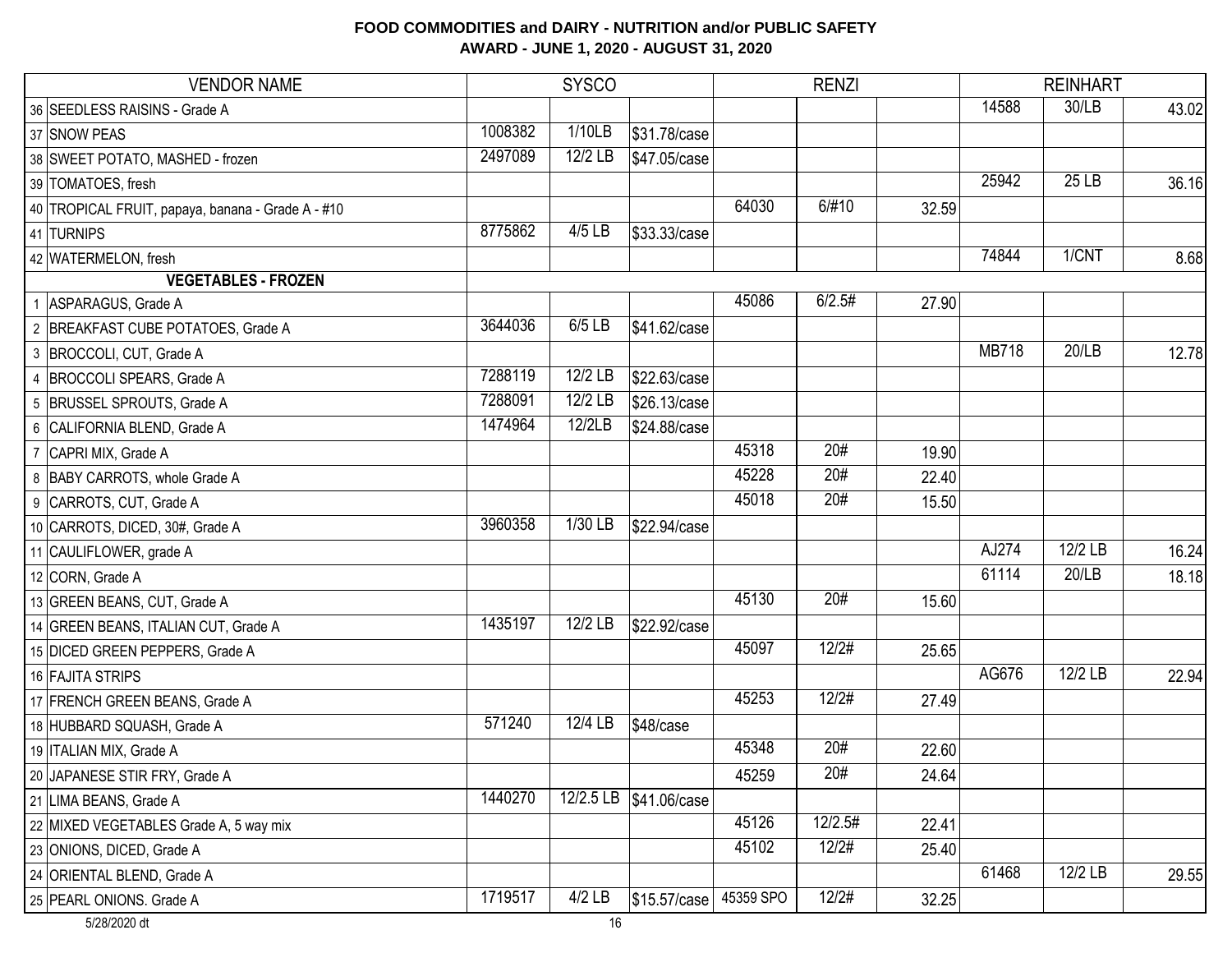|                | <b>VENDOR NAME</b>                               | <b>SYSCO</b> |          | <b>RENZI</b>           |           |           | <b>REINHART</b> |       |         |       |
|----------------|--------------------------------------------------|--------------|----------|------------------------|-----------|-----------|-----------------|-------|---------|-------|
|                | 26 PEAS, Grade A                                 |              |          |                        | 45136     | 20#       | 21.30           |       |         |       |
|                | 27 PEAS/CARROTS, Grade A                         |              |          |                        | 45137     | 20#       | 19.30           |       |         |       |
|                | 28 PEPPERS, RED & GREEN - 20#, Grade A           | 4843906      | 1/25LB   | \$22.31/case           |           |           |                 |       |         |       |
|                | 29 SCAND BLEND, Grade A                          |              |          |                        |           |           |                 | 61788 | 12/2 LB | 17.11 |
|                | 30 SPINACH, chopped Grade A                      |              |          |                        | 45232     | 12/3#     | 28.50           |       |         |       |
|                | 31 SWEET PEAS, Grade A                           |              |          |                        | 45136     | 20#       | 21.30           |       |         |       |
|                | 32 WAX BEANS, CUT, Grade A                       |              |          |                        |           |           |                 | G2492 | 12/2 LB | 25.66 |
|                | 33 WINTER BLEND, Grade A                         | 3890969      | 1/30 LB  | \$29.5/case            |           |           |                 |       |         |       |
|                | 34 ZUCCHINI. Grade A                             |              |          |                        | 45294     | 20#       | 23.45           |       |         |       |
|                | <b>PUDDING</b>                                   |              |          |                        |           |           |                 |       |         |       |
| $\overline{1}$ | BUTTERSCOTCH - 6/10#                             |              |          |                        | 73193     | 6/#10     | 28.80           |       |         |       |
|                | 2 CHOCOLATE - 6/10#                              |              |          |                        | 73191     | 6/#10     | 28.55           |       |         |       |
|                | 3 CHOCOLATE POWDER MIX - 12/2# or 12/24 oz       |              |          |                        | 28585     | 12/24oz   | 25.10           |       |         |       |
|                | 4  LEMON - 6/10#                                 |              |          |                        | 73195     | 6/#10     | 30.59           |       |         |       |
|                | $5$ PISTACHIO - 6/10#                            |              |          |                        |           | NO BID    |                 |       |         |       |
|                | 6 TAPIOCA - 6/10#                                |              |          |                        | 73196     | 6/#10     | 31.51           |       |         |       |
|                | 7 VANILLA - 12/24 oz                             |              |          |                        | 73192     | 6/#10     | 29.35           |       |         |       |
|                | 8 VANILLA POWDER MIX - 12/2#                     |              |          |                        | 28477     | 12/24oz   | 26.91           |       |         |       |
|                | 9 SUGAR FREE - BUTTERSCOTCH - 5 oz               |              |          |                        | 28474 SPO | 12/5oz    | 26.63           |       |         |       |
|                | 10 SUGAR FREE - CHOCOLATE - 5 oz                 | 6798658      |          | 12/3.5 OZ \$22.61/case | 28473 SPO | 12/3.5oz  | 21.64           |       |         |       |
|                | 11 SUGAR FREE - VANILLA - 5 oz                   | 6798637      |          | 12/3.5 OZ \$20.1/case  | 28463 SPO | 12/3.5oz  | 19.25           |       |         |       |
|                | 12 SNACK PACK PUDDINGS, BUTTERSCOTCH -3.5 oz     |              |          |                        | 73187     | 48/3.5oz  | 16.25           |       |         |       |
|                | 13 SNACK PACK PUDDINGS, CHOCOLATE - 3.5 oz       |              |          |                        | 73188     | 48/3.5oz  | 16.25           |       |         |       |
|                | 14 SNACK PACK PUDDINGS, VANILLA - 3.5 oz         |              |          |                        | 73186     | 48/3.5oz  | 16.25           |       |         |       |
|                | 15 SNACK PACK PUDDINGS, DIABETIC, RICE - 4 oz    | 2496347      | 48/4 OZ  | \$20.99/case           |           |           |                 |       |         |       |
|                | 16 SNACK PACK PUDDINGS, DIABETIC, TAPIOCA - 4 oz | 1642362      | 48/4 OZ  | \$25.13/case           | 73209 SPO | 48/4oz    | 24.37           |       |         |       |
|                | 17 SNACK PACK PUDDINGS, DIABETIC, VANILLA - 4 oz | 2619500      | 48/4 OZ  | \$25.13/case           |           |           |                 |       |         |       |
|                | <b>JELLO</b>                                     |              |          |                        |           |           |                 |       |         |       |
|                | 1   REGULAR - 24 oz- asst                        | 4010310      | 12/24 OZ | \$31.56/case           | 29212 SPO | 12/24oz   | 30.40           |       |         |       |
|                | 2 SUGAR FREE RED - 2.75 oz                       |              |          |                        | 28272 SPO | 18/2.75oz | 37.00           |       |         |       |
|                | 3 SUGAR FREE CITRUS - 2.75 oz                    |              |          |                        | 28273 SPO | 18/2.75oz | 62.50           |       |         |       |
|                | <b>DAIRY</b>                                     |              |          |                        |           |           |                 |       |         |       |
|                | CHEESE AMER PROCESSED SLICED - Yellow            | 6697890      | 4/5 LB   | \$36.51/case           |           |           |                 |       |         |       |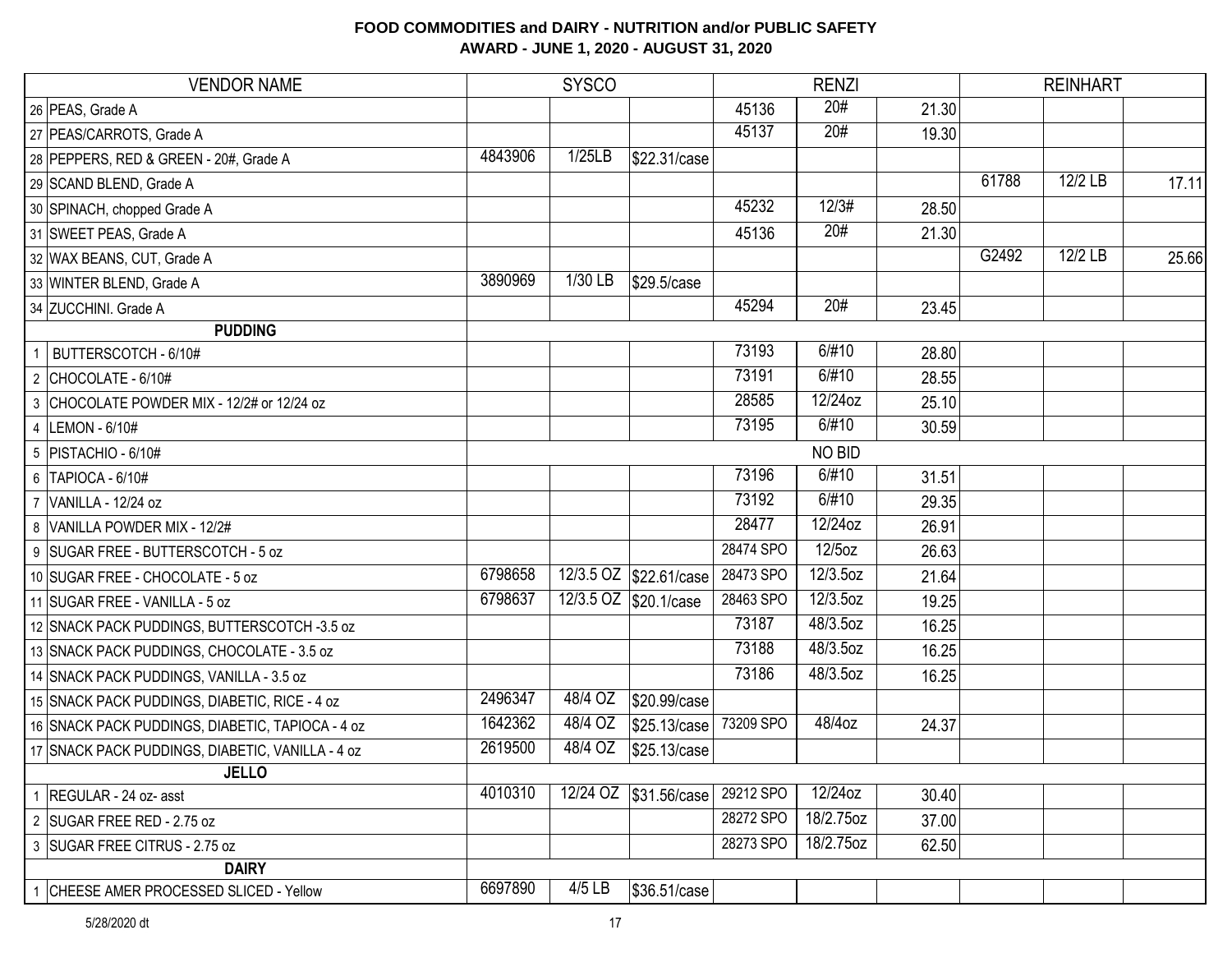| <b>VENDOR NAME</b>                                                                                   | <b>SYSCO</b> |                     | <b>RENZI</b>          |                                                       |               | <b>REINHART</b> |       |           |       |
|------------------------------------------------------------------------------------------------------|--------------|---------------------|-----------------------|-------------------------------------------------------|---------------|-----------------|-------|-----------|-------|
| 2 CHEESE AMER PROCESSED SLICED - White                                                               |              |                     |                       |                                                       |               |                 | G1248 | 4/5 LB    | 43.66 |
| 3 CHEESE, CHEDDAR - Block                                                                            |              |                     |                       |                                                       |               |                 | G1306 | $40+1$ LB | 2.31  |
| 4 CHEESE, EXTRA SHARP - Block                                                                        | 2822312      | 1/10#AVG \\$2.56/lb |                       |                                                       |               |                 |       |           |       |
| 5 CHEESE, MEXICAN - Shredded                                                                         |              |                     |                       | 25045                                                 | 4/5#          | 49.98           |       |           |       |
| 6 CHEESE, MozZARELLA - Shredded - 20lb                                                               | 2593440      | 4/5 LB              | \$36.91/case          |                                                       |               |                 |       |           |       |
| 7 CHEESE, MozZARELLA - Shredded - 30lb                                                               |              |                     |                       |                                                       |               |                 | G1238 | 6/5 LB    | 68.69 |
| 8 CHEESE, SHARP - Shredded                                                                           | 2818842      | 4/5LB               | \$46.96/case          |                                                       |               |                 |       |           |       |
| 9 CHEESE, SHARP, LOW SODIUM - Shredded                                                               |              |                     |                       |                                                       | NO BID        |                 |       |           |       |
| 10 CHEESE, SWISS - Block                                                                             | 2822437      | 2/8#AVG             | \$2.62/lb             |                                                       |               |                 |       |           |       |
| 11 CHEESE, SWISS, LOW SODIUM - Block                                                                 |              |                     |                       |                                                       | <b>NO BID</b> |                 |       |           |       |
| 12 CREAM CHEESE - 3#                                                                                 | 8635740      | $4/3$ LB            | \$21.2/case           |                                                       |               |                 |       |           |       |
| 13 COTTAGE CHEESE                                                                                    | 7772296      | 6/5 LB              | \$37.43/case          |                                                       |               |                 |       |           |       |
| 14 COTTAGE CHEESE, 1%                                                                                | 5020169      | $2/5$ LB            | \$21.32/case          |                                                       |               |                 |       |           |       |
| 15 LIQUID BUTTER                                                                                     |              |                     |                       | 58470                                                 | $3/1$ gal     | 29.71           |       |           |       |
| 16 MARGARINE                                                                                         |              |                     |                       | 29088                                                 | 30/1#         | 17.86           |       |           |       |
| 17 PARMESAN CHEESE                                                                                   |              |                     |                       | 25330                                                 | 4/5#          | 54.65           |       |           |       |
| 18 PIZZA CRUST, rectangular par baked                                                                | 2972923      | 16/17 OZ            | \$36.33/case          | 37807                                                 | 10/43oz       | 23.56           |       |           |       |
| 19 SOUR CREAM                                                                                        | 1309194      | 6/5 LB              | \$31.56/case          |                                                       |               |                 |       |           |       |
| 20 YOGURT - assorted                                                                                 |              |                     |                       | 26086 Strawb,<br>26088<br>Stra/bana,<br>26087 Vanilla | 48/4oz        | 15.40           |       |           |       |
| 21 YOGURT, LIGHT - assorted flavors                                                                  | 7849706      | 48/4 OZ             | \$17.82/case          |                                                       |               |                 |       |           |       |
| 22 YOGURT, VANILLA - 2 lb - 5 lb                                                                     | 6472502      | 6/4 LB              | \$25.63/case          | 76516                                                 | 6/32oz        | 13.97           |       |           |       |
| 23 YOGURT, VANILLA - 4 - 6 oz                                                                        | 9903576      |                     | 12/5.3 OZ \$9.69/case | 26154 SPO                                             | 12/6oz        | 9.10            |       |           |       |
| <b>COOKIES &amp; CRACKERS</b>                                                                        |              |                     |                       |                                                       |               |                 |       |           |       |
| COOKIES, CHOCOLATE CHIP, frozen ready to bake dough - 1 oz - 1.5<br>$\overline{1}$<br>OZ             |              |                     |                       |                                                       |               |                 | 17858 | 16/LB     | 27.64 |
| 2 COOKIES, OATMEAL, frozen ready to bake dough - 1 oz - 1.5 oz                                       |              |                     |                       |                                                       | NO BID        |                 |       |           |       |
| COOKIES, OATMEAL RAISIN, frozen ready to bake dough - 1 oz - 1.5<br>$\overline{3}$<br>0Z             |              |                     |                       |                                                       |               |                 | 17868 | 16/LB     | 27.32 |
| 4 COOKIES, PEANUT BUTTER, frozen ready to bake dough - 1 oz - 1.5 oz                                 |              |                     |                       |                                                       |               |                 | 17678 | 16/LB     | 29.99 |
| 5 COOKIES, SUGAR, frozen ready to bake dough - 1 oz - 1.5 oz                                         |              |                     |                       |                                                       |               |                 | 17888 | 16/LB     | 21.95 |
| COOKIES, WHITE CHIP MACADAMIAN NUT, frozen ready to bake<br>$6\overline{6}$<br>dough - 1 oz - 1.5 oz |              |                     |                       |                                                       |               |                 | 17676 | 16/LB     | 38.43 |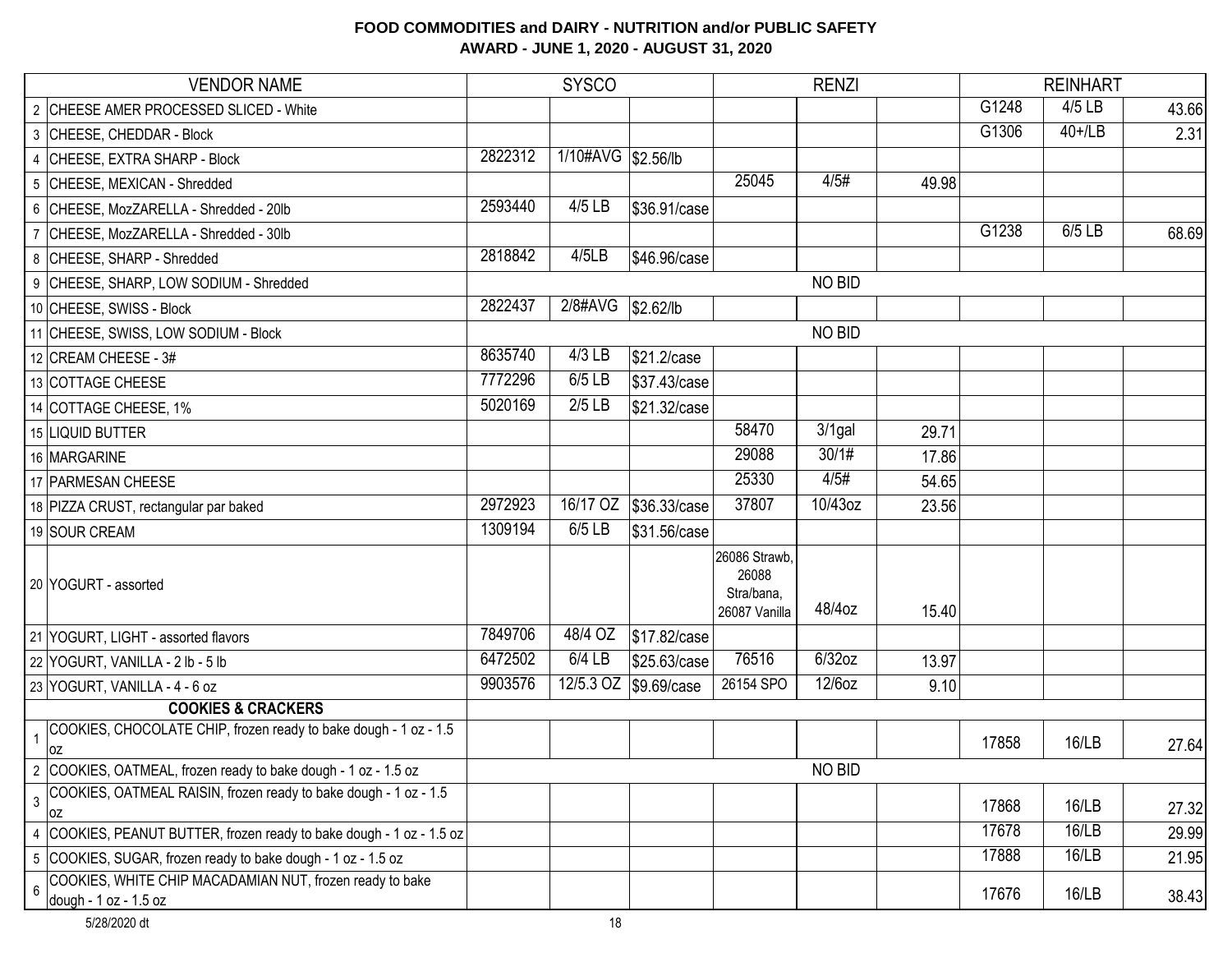# VENDOR NAME SYSCO RENZI REINHART 7 FIG NEWTONS 72051 120/2oz 46.98 8 FIG NEWTONS, individual package **4220554** 120/1 OZ \$40.43/case 72024 SPO 120/1oz 39.25 9 GRAHAM CRACKERS, individual package 22.15 10 LORNA DOONE COOKIE, individual package 72022 120/4ct 1oz 31.99 11 SALTINE - KRISPY, individual package 13.30 12 SALTINES UNSALTED TOPS, individual package **12 SALTINES UNSALTED TOPS**, individual package 18.98 13 SUGAR FREE COOKIE, Chocolate, individual package 32509 106/.75oz 29.90 14 SUGAR FREE COOKIE, Lemon, individual package 32510 106/.75oz 29.90 15 SUGAR FREE COOKIE, Short Bread, individual package 3294980 120/8 CT \$49.89/case 83086 SPO 120/1oz 42.15 1 COFFEE, REGULAR - 2 oz 71021 84/2oz 59.99 2 COFFEE, DECAF - 2 oz 67.21 3 BLACK PEPPER SHAKER - disposable 41.66 4 BREAD STICKS - WHOLE WHEAT 4898226 4444/1.5 OZ \$27.97/case 5 GARLIC BREAD - BUTTERTOP 63356 10.5 LB 26.05 6 GLUTEN FREE - BAGELS, asst 51171 24/3.5oz 26.24 TREE - BREAD THE SEREAD ASSESSED A 23.79  $\overline{8}$  GLUTEN FREE - FROZEN SHERBERT, asst  $\overline{93580}$   $\overline{93580}$ 96/4oz SPO 33.00 9 GLUTEN FREE - MUFFINS, asst  $\overline{1, 55}$ 10 HAMBURGER ROLL 24636 10/12 CT \$34.46/case 11 HOT DOG ROLL K2466 96/CNT 22.38 12 KOSHER - BREAD 2492199 10/36 OZ \$36.52/case 13 KOSHER - CHOW MEIN DINNER 14 KOSHER - CHICKEN DINNER **14 KOSHER - CHICKEN DINNER** 6/14.5OZ | \$37.66/case 15 KOSHER - CHICKEN LEG DINNER 16 KOSHER - COLD CUTS 17 KOSHER - FISH DINNER 18 KOSHER - POT ROAST DINNER 19 KOSHER - SALISBURY STEAK DINNER 20 KOSHER - SLICED CHEESE 6697882 4/5 LB \$46.77/case 21 KOSHER - SPAGHETTI & MEATBALL DINNER 5574410 6/13 OZ \$37.5/case 22 KOSHER - TURKEY DINNER 5735756 6/12 OZ \$37.52/case NO BID NO BID NO BID NO BID NO BID NO BID **MISC**